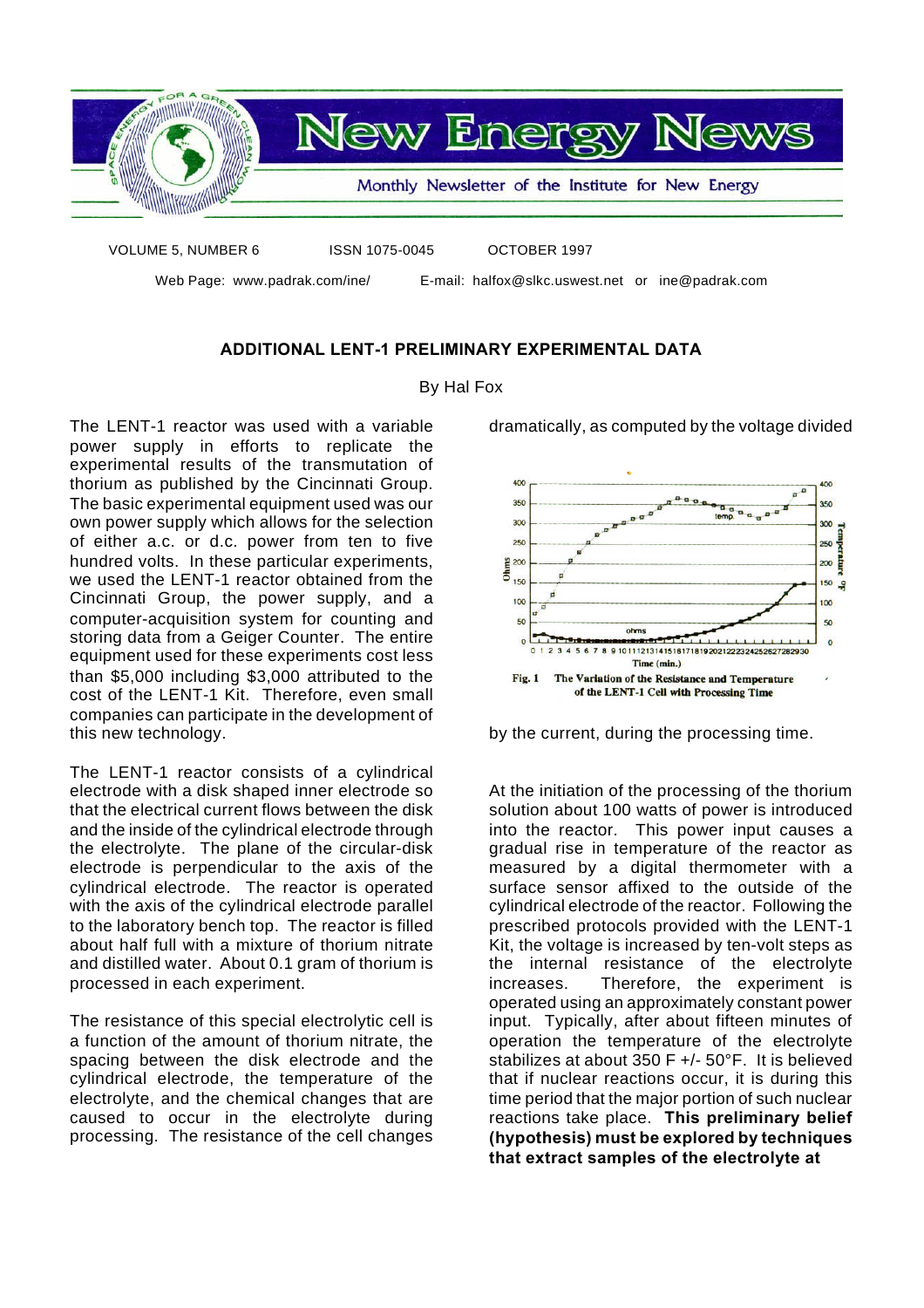## **various time intervals during the reactor process.**

From about fifteen to thirty minutes of the processing time, the resistance of the electrolyte strongly increases. This experimental measurement suggests that the thorium is being removed from solution faster than other chemical ions are added to the solution. As inferred by the temperature of the reactor, the internal pressure of the cell ranges from atmospheric pressure at the start to as high as more than twenty atmospheres (about 15 to 400 psig). If proper assembly and operation of the cell has taken place, the steam produced in the cell is contained within the cell. Note: due to the possibility of the generation of very high pressures, this experimental apparatus should be placed behind a barrier in the case of any fracture of the reactor! THIS IS NOT A TOY AND SHOULD BE USED ONLY BY EXPERIMENTERS WELL **TRAINED IN SAFETY PROCEDURES!** However, the LENT-1 is designed for at least 1,000 psig operation.

## **BEFORE & AFTER RESULTS**

The electrolyte, the disk electrode, and the inner surface of the cylindrical electrode were measured for radioactive emanations by using a Geiger counter. **More sophisticated instrumentation should, of course, be used.** The **before-processing** measurements of the electrodes were essentially at background. The thorium solution showed counts considerably above background. The **after-processing** Geiger counter measurements showed a reduction of radioactivity of the electrolyte **and a dramatic increase of the radioactivity on the surface of the electrodes.**

Any skeptic of the possible transmutation of elements using low-energy would immediately proclaim that this is clear evidence that the thorium had been electroplated from the electrolyte onto the surfaces of the electrodes. This is clearly a possible explanation. **However, by placing the disk electrode near the sensor of the Geiger counter, we have found that the radioactivity of the electrode is dramatically reduced with time, on a near-exponential basis, from about three times background to about one-third above background over a period of less than 100 hours.**

Dr. John O'M. Bockris was asked about the plating out of thorium by the use of alternating current. He stated that the expected results of plating by the use of a.c. is old and obscure. One of the explanations can be that an experimental setup may be using a partial d.c. current, such as 99% a.c. and 1% d.c. An alternative explanation might be that a particular element plates out more rapidly than it dissolves back into the electrolyte. **It is important to emphasize that there must be considerable analytical work performed on the electrodes as well as the before-processing and afterprocessing samples to ensure that the thorium has been transmuted.** The experimental evidence is that the thorium is removed from the electrolyte and that the electrodes become radioactive. The radioactivity of the electrodes suggests that elements are present with relatively short half-lives and that the radioactivity of the electrode decays exponentially with time. Thorium has a very long half life but some of the thorium daughter products (from natural radioactive decay) have much shorter half lives. One could surmise that somehow the thorium daughter products were plated out onto the electrodes which resulted in the observed radioactive reduction after processing. **The electrodes must be submitted for more extensive analysis to determine the type of materials that are on the electrode.** The simplest explanation, at present, is that most of the thorium has been transmuted into other elements and that some of those elements have short half-lives.

A careful inspection of a Chart of Nuclides will show that any reasonably expected fissioning of a heavy element will result in smaller elements. However, the elements produced can be expected to be among those hundreds of shortlived elements that are "radioactive", usually with short-half lives where the newly-produced elements may be transformed into other element by beta-emission. The elemental transformation by beta emission is explained by a process in which a neutron emits an electron (a beta particle) and thereby become a proton. (See the article "Aneutronic Nuclear Reactions" in the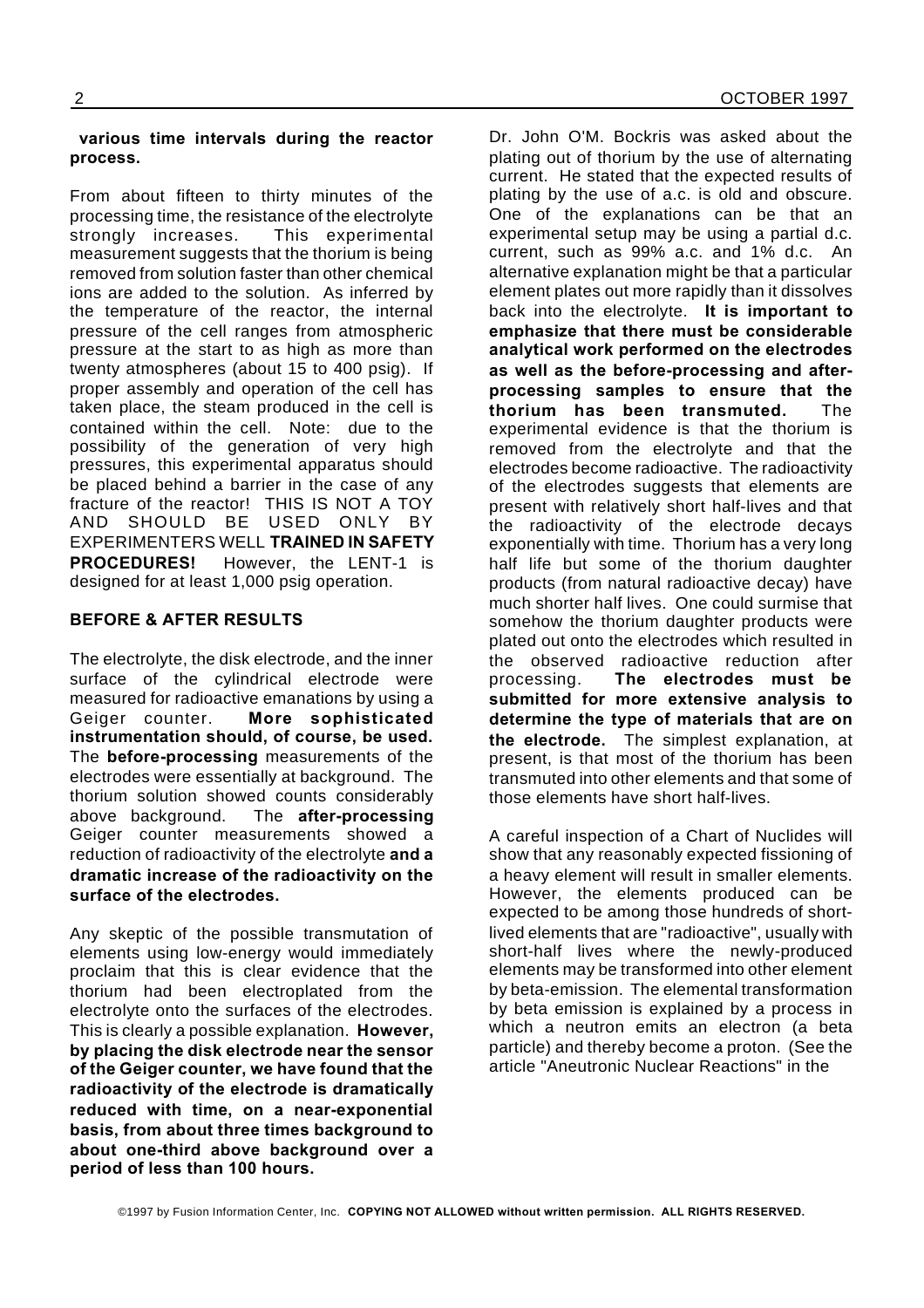September, 1997, issue of *New Energy News*, pages 13-15, which discusses the way Nature can support nuclear reactions without the emission of neutrons.) Many of these **firstproduced** elements may be unstable and transmute to stable elements by beta emission.

The **before-processing** and **after-processing** samples were submitted for ICP mass spec analysis. The most notable change in the 12 elements selected for analysis was the dramatic decrease (by over 95%) in the amount of thorium in the electrolyte. Due to the relative high costs of analytical services, a complete elemental analysis has not as yet been accomplished. A commensurate number of newly-produced elements has not, as yet, been determined. Copper and silicon were noticeably increased in the solution. It must be recognized that many of the elements that could have been produced could combine with electrolysis by-products, notably H and O to produce compounds that are not soluble in the aqueous electrolyte. Of course, this is evident by the dramatic increase in the resistance of the electrolyte.

Fig. 1 is a plot of the resistance of the electrolyte during the processing time as measured by dividing the measured potential by the measured current. This change in resistance of the electrolyte **does not take into account a change of resistance in the electrolyte caused by a change in temperature of the electrolyte, which is deemed to be less effective in changing resistance than the amount of thorium ions.** As can be seen in Fig. 1, the minimum resistance is observed after about 8 to 10 minutes of processing time. At this time the temperature of the outside of the cylindrical electrode is about 300 F. After about ten minutes of processing time the resistance of the electrolyte increases rapidly and the temperature of the cylinder increases at a slower rate with a maximum temperature of about 360 F after about 16 to 18 minutes of processing time. From about fifteen to twenty-five minutes of processing, the resistance increases rapidly and then increases more rapidly to the end of the thirty-minute processing time. This data is not inconsistent with the idea of plating out the thorium onto the electrodes, however, similar experiments have been reported by the Cincinnati group with no evidence of thorium being plated onto the electrodes. The data

shown in Fig. 1 is consistent with the concept that the thorium is being processed **on the surface of the electrodes and transmuted into other elements. With the presence of both hydrogen and oxygen ions on the electrode surface, it would be expected that some of the new elements could be chemically changed into oxides or hydrides and precipitate out of solution.** The rate at which the resistance of the electrolyte changes in the 15 to 20 minutes after processing would suggest that the bulk of the transmutation is taking place during this time period.

Note: This preliminary report is made possible by permission of **Trenergy, Inc.**, the Utah corporation that funded the experimental investigation. Trenergy is expected to have a stock offering in the near future and intends to use some of the capital raised to purchase sophisticated equipment to augment this experimental work. *NEN* expects to receive further experimental data from Trenergy. In addition *NEN* expects to report on the month-tomonth changes in share prices for this and any other **New-Energy Companies**. Perhaps, we can define and provide a **New-Energy Index** reflecting the changes in the share value of several new-energy companies. Editor.

## **In Memorium**

## **CHRIS TINSLEY DIES IN UK**

By Jed Rothwell

I am deeply sorry to announce that my dear friend Christopher Tinsley died yesterday, 1 October 1977, of a heart attack.

I depended upon Chris every day for help, suggestions, editing, humor and inspiration. He was a contributing editor to our magazine, and one of the best hands-on experimental scientists in the field of cold fusion. He was a fine chemist and electrical engineer. He made major contributions to the design of first generation computers in England in the 1960s. A disk drive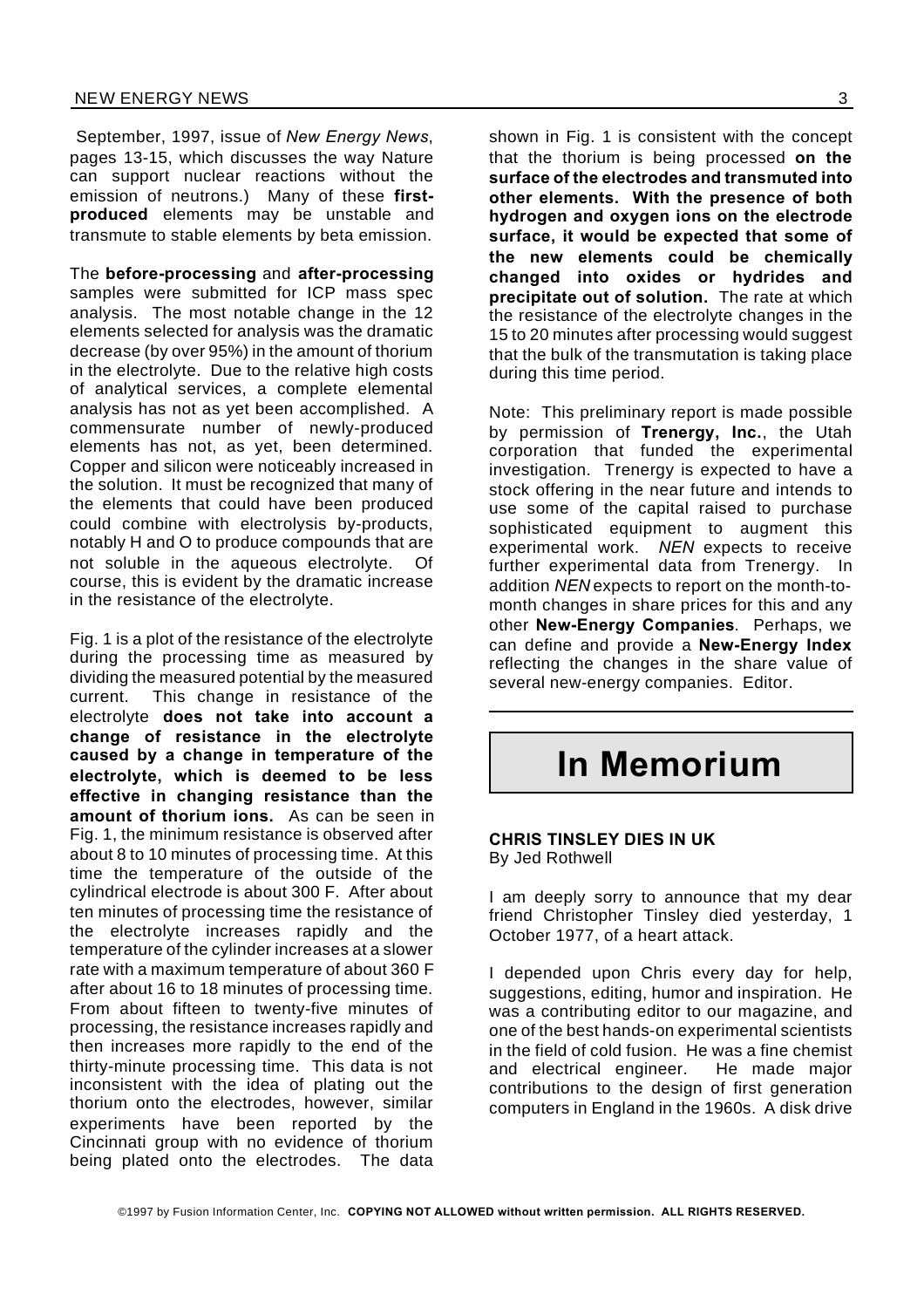he worked on is now exhibited near the Babbage Difference Engine at the London Science Museum. He said the sight of it made him feel like a fossil. Scott Little wrote: Chris visited us briefly a couple of years ago and the experience was truly memorable. We meshed like we'd been working together for years. He had a no-frills way of looking at physics and the business of measuring things that was simply beautiful."

Chris was 54 years old. His wife Sian died in December 1994. He is survived by a son, Chris, Jr., a daughter, Kay, and a fiancee, Susan Seddon. The funeral will be held Thursday, 9 October, at 12:30 pm at Saint Leonard's Church in the Wollaton district of Nottingham, England.

## **Research Contacts Wanted**

By Dr. Patrick Bailey, INE President

We need your help! The INE is keeping track of all of the advanced energy devices that we can learn about. These are listed in the INE database on the INE website. We currently have about 115 devices listed, and many more will be added soon. We need RESEARCH CONTACTS to provide us with detailed and truthful data on each of these devices! Adopt a device, or several, and become the official INE Research Contact, provide us with the requested data on the device, and be listed in the database! If you prefer, you can use the INE website address (at PO Box 201, Los Altos, CA 94023), instead of your personal address, as the contact point listed within the database, and pseudonyms can also be used if deemed necessary.

The ten people that are currently working on this database cannot cover all of the devices in the depth of detail that they all deserve. Please volunteer to be a Research Contact for devices of your choice within the INE database. The data needed is essentially the same for all of the devices, as listed in each device page on the site. These web pages are automatically created. All we need is the data to list! (We use Excel, tab delimited text fields.) All of the Device Names, Inventor Names, and Research Contact

Names, etc., can all be found on the INE website within the Device Database at: http://www.padrak.com/ine/db/devices.html .

Interested researchers can also email me at ine@padrak.com.

Thank you.

## **Fusion Briefings**

**ABSENCE OF TRITIUM YIELD**

*Chem. Abs.*, vol 126, no 1 (1997)

A. Bertin, M. Bruski, V.M. Bystritskii, A Vezziani, S. Vechchi, M. Villa, A Vitale, Ya. Voznyak, D. Galli (Ob'edinennyi Inst. Yadernykh Issledovanii, Dubna, Russia), "Absence of the Tritium Yield in the Metal-Deuterium Systems," *Yad. Fiz.*, vol 59, no 6 (1996), pp 976-980, in Russian.

## AUTHORS' ABSTRACT

No tritium yield from the low-temperature nuclear d-d fusion reaction was found within measurement error in titanium of different modifications and intermetallic compounds ZrNbV, LaCo $_5$ , LaNi $_{4.9}$ Al $_{0.1}$ , Mo $_{0.7}$ Ti  $_{0.3}$ Mn $_2$ . The upper limit estimates for the rate of d-d fusion reaction with tritium production in titanium and intermetallic compounds are found at the 90% confidence level:  $\lambda_f$  (Ti)  $\leq$  2 x 10<sup>-23</sup> s<sup>-1</sup> (d-d)<sup>-1</sup> ;  $\lambda_f^{\text{eff}}$  (Ti)  $\leq 6 \times 10^{-24} \text{ s}^{-1} (\text{dd})^{-1}$ .

## **MAGNETICALLY CATALYZED FUSION** *Chem. Abs.*, vol 126, no 3 (1997)

Jeremy S. Heyl, Lars Hernquist (Lick Observ., Univ. Calif, Santa Cruz; Am. Phys. Soc.), "Magnetically Catalyzed Fusion," *Phys. Rev. C: Nucl. Phys.*, vol 54, no 5 (1996), pp 2751-2759.

## AUTHORS' ABSTRACT

We calculated the reaction cross section for the fusion of hydrogen and deuterium in strong magnetic fields as are believed to exist in the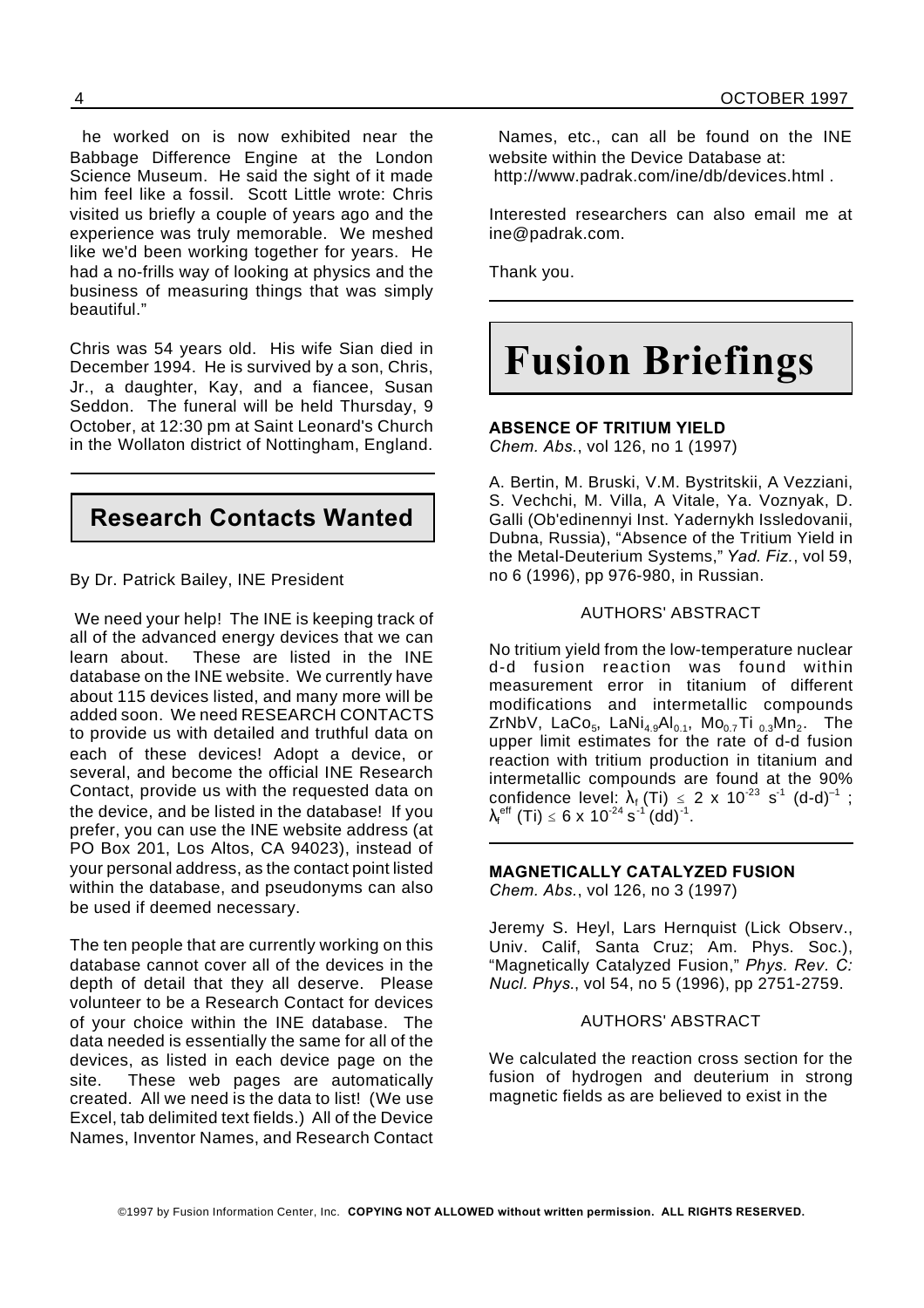atmospheres of neutron stars. In the presence of a strong magnetic field (B  $\geq 10^{12}$  G), the reaction rates are many orders of magnitude higher than in the unmagnetized case. The fusion of both protons and deuterons is important over a neutron star's lifetime for ultrastrong magnetic fields (B  $\geq$  $10^{16}$  G). The enhancement may have dramatic effects on thermonuclear runaways and bursts on the surfaces of neutron stars.

## **Pd-BLACK ASSISTS TRITIUM PRODUCTION**

Gilbert Bellanger (Comm. à l'Energie Atomique Ctr. d'Etudes de Valduc, Dept. Tritium, Is sur Tille, France), Jean Jacques Rameau (Domains Univ., St. Martin d'Heres, France), "Determination of Tritium Adsorption and Diffusion Parameters in a Palladium-Silver Alloy by Electrochemical Impedance Analysis," *Fusion Technol.*, vol 32, no 1, Aug. 1997, pp 94-105, 12 refs, 14 figs, 4 tables.

#### AUTHORS' ABSTRACT

The diffusion and adsorption parameter values of tritium in palladium-silver cathodic membranes used to produce pure tritium gas and its isotopes from highly concentrated tritiated water are determined. It is shown that permeation increases with applied cathodic potential, temperature, and the presence of a palladium black deposit on the cathodic entry surface. The diffusion coefficient, tritium concentration in the alloy, and the diffusion layer thickness depend on temperature. The presence of a palladium black deposit on the palladium-silver membrane improves the adsorption of tritium.

## **SPHEROMAK-LIKE FORMS**

Alexander B. Kukushkin, Valentin A. Rantsev-Kartinov, Arkady R. Terentiev (Inst. Nucl. Fusion, Rus. Research Ctr., Kurchatov Inst., Moscow), "Formation of a Spheromak-Like Magnetic Configuration by a Plasma Focus Self-Transformed Magnetic Field," *Fusion Technol*., vol 32, no 1, Aug. 1997, pp 83-92, 17 refs, 7 figs.

## AUTHORS' ABSTRACT

Experimental results are presented that verify the formerly predicted possibility of the formation of a closed, spheromak-like magnetic configuration (SLMC) by the natural magnetic field of a plasma focus discharge. The model is based on the selfgenerated transformation of a toroidal (i.e.,

azimuthal) magnetic field into a poloidal one. At the final stage of the discharge, the SLMC takes the form of a squeezed spheromak, which includes a combined  $Z-\theta$  pinch as its major axis, **exhibiting a power density several orders of magnitude larger than that measured experimentally on a force-free flux-conserverconfined spheromak formed by helicity injection.** The results suggest the possibility of further concentrating the plasma power density by means of compressing the SLMC-trapped plasma by the residential magnetic field of the plasma focus discharge.

A qualitative model is given for the scenario of the SLMC-producing plasma focus discharge. Special emphasis is placed on the difference of this approach from conventional approaches to the role of magnetic field reconnection processes in plasma focus dynamics. The operational conditions necessary to stimulate SLMC formulation in high-current gaseous discharge systems and the use of SLMC-trapped plasmas are discussed briefly.

### **A SHORT REVIEW: A.B. KUKUSHIKIN'S PAPER** by Dr. Jin

The magnetic field in a plasma focus discharge could, in principle, be transformed to other types of configurations, for example, the spheromak-like configuration as the paper proposed. The main problem of this type of plasma device is that because of various macroscopic and microscopic plasma instabilities, the confinement time of the plasma could not be high (only  $\sim 10^{-6}$  s). Therefore, it can be used as radiation and/or neutron source, but there is no possibility to be developed to a (hot) fusion reactor.

This is not a device for charge-cluster formation: 1. What it confines is charge-neutral plasma, not charged particles.

2. The density of the plasma in the plasma focus discharge is about 10 $^{\rm 12}$  - 10 $^{\rm 14}$  particle / cm $^{\rm 3}$ , not as high as ~10 $^{23}$  / cm $^3\!$ , like in EV.  $\,$ 

3. It is for confinement of plasma, not for acceleration of charge clusters.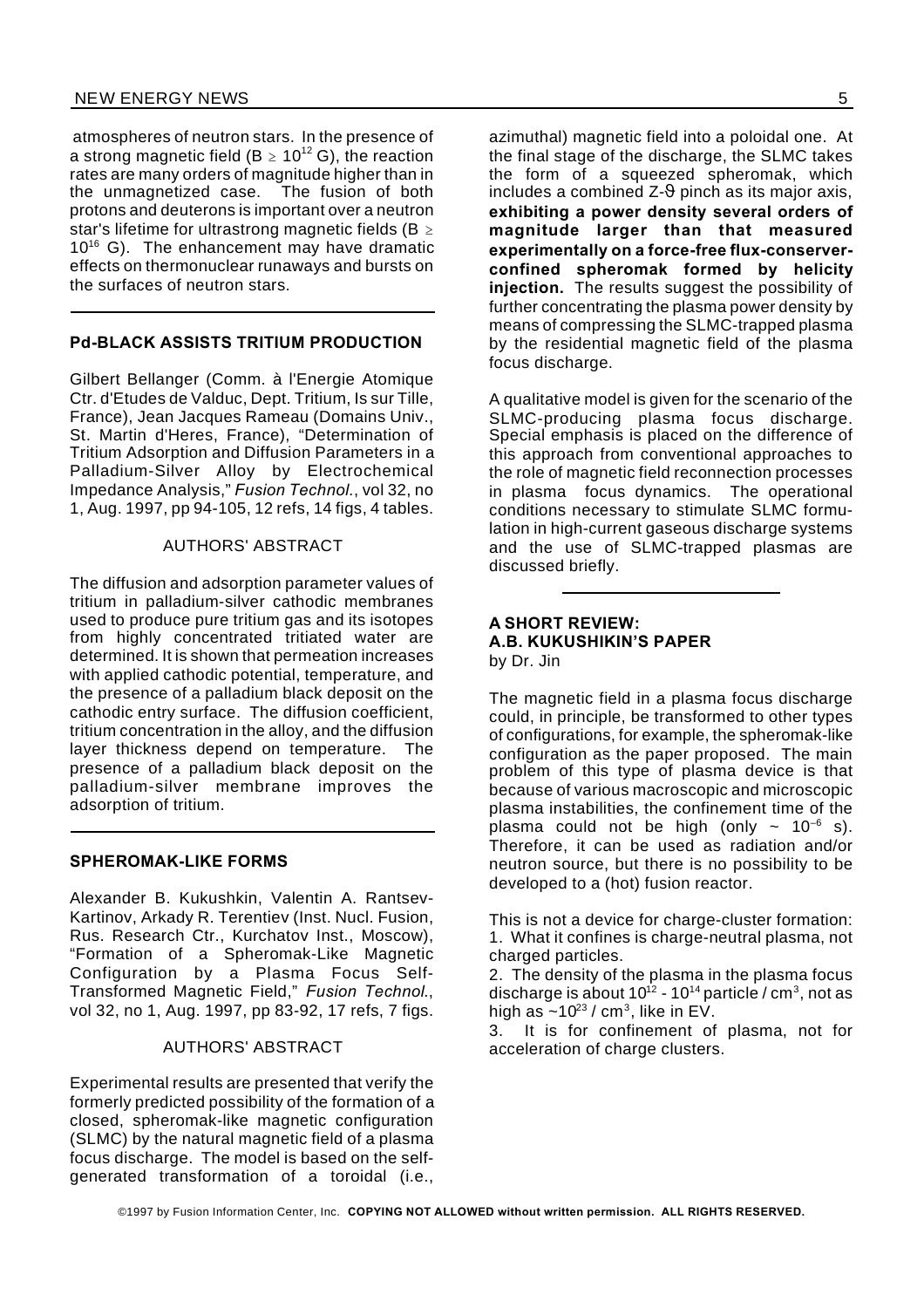## *ELEMENTAL ENERGY*

[name change for *Cold Fusion* magazine] Issue 22, partial contents:

James Patterson & Dennis Cravens, "**System for Electrolysis**," U.S. Patent #5,607,563, issued 4 March 1997, filed 4 Dec. 1995, 15 claims.

This patent provides coverage for an array of the original cell, essentially by using series of plated beads to increase the effectiveness of the cell.

H. Kozima & K. Khaki (Shizuoka Univ., Japan), "**TNCF Analysis of Excess Heat in Ni/H/K System**," pp 40-44, 20 refs.

The authors analyze the results of experimental reports by Mills and Kneizys (a nickel, light water, potassium carbonate system) and also a similar system obtained from Hydrocatalysis Power Corp. (now BlackLight Power) with the experiment performed by Niedra, Myers, and Baldwin for NASA. In both cases the authors get essentially identical results by using their Trapped Neutron Catalyzed Fusion model. The conclusions are that cold fusion phenomenon occurs in a system not only with heavy water but also with light water and that acceptable cathodes are palladium, titanium, and nickel.

H. Kozima (Shizuoka Univ.), "**On the Reduced Radioactivity of Tritium Absorbed by Titanium**," pp 45-48, 15 refs.

A remarkable experimental result of reduced radioactivity to tritium absorbed by titanium observed by O. Reifenschweiler is analyzed on the TNCF model. The radioactivity measured is not discriminated in energy and is the total result of the beta from tritium and neutron in the sample. In TNCF model, trapped thermal neutron in a crystal can be affected by its decay behavior by the interaction with lattice nuclei. The reduction of the radioactivity is interpreted as a result of the neutron-lattice interaction, i.e. the disappearance of the radioactivity of some neutrons in the sample in an optimum condition. The density of the trapped thermal neutron contributing to the phenomenon observed was determined at

approximately 10<sup>10</sup>/cm<sup>3</sup> in accordance with the previous data obtained in different experiments.

[The concept of the TNCF model is that there are trapped neutrons in many metal lattices and that the density of the trapped neutrons ranges from  $10<sup>5</sup>$  to  $10<sup>15</sup>$  neutrons per cu. cm. If it is assumed that the atomic density in a metal lattice is about the same as Avagadro's number (about 6 x  $10^{24}$ ) atoms per gram-molecular mole) then the ratio of atoms to thermal neutrons is in the range of  $10^{18}$ to 10 $8$ . Also, it appears that the standard half-life of a neutron in a vacuum of about 10.4 minutes must be considerably different for a thermal neutron imbedded in a metal lattice. Ed.]

H. Kozima, Masayuki Ohta, Masahiro Nomura, & Kasuhiko Hiroe (Shizuoka Univ.), "**Analysis of Excess Heat Generation in a Proton Conductor**," pp 49-53, 10 refs.

A careful observation of the excess heat generation in a proton conductor  $\ldots$  in  $D<sub>2</sub>$  gas  $\ldots$ was analyzed using the TNCF model. ... The data was analyzed on the assumption that the excess heat was generated by reactions of the trapped neutron with nuclei in the volume and in the surface layer ... The experimental results including the excess heat without d.c. power were explained consistently. The density of the trapped neutrons was determined ... [to be about] 4.0 x  $10^{10}$  neutrons per cm<sup>3</sup>, which is in the middle of the values determined in other cold fusion materials.

H. Kozima, Katsuhiko Hiroe, Masabiro Nomura, & Masayuki Ohta (Shizuoka Univ.),"**Explanation of Experimental Data of X-ray, Heat Excess and <sup>4</sup>He in a PdDX/Li System**," pp 54-57, 12 refs.

Experimental data using the X-ray, the excess heat and  ${}^{4}$ He in Pd<sub>x</sub>/Li cathodes were analyzed using the TNCF model. A quantitative relation between the number of <sup>4</sup>He atoms and the amount of the excess heat generated in the cathodes were consistently explained using a single adjustable parameter **n<sup>n</sup> ,** density of the trapped thermal neutron, the value of which was determined as approximately 10<sup>9</sup> neutrons per cm<sup>3</sup>. A ratio of the number of the events  $N_{\text{\tiny Q}}$ generating the excess heat Q and the  $N_{He}$  were evaluated from the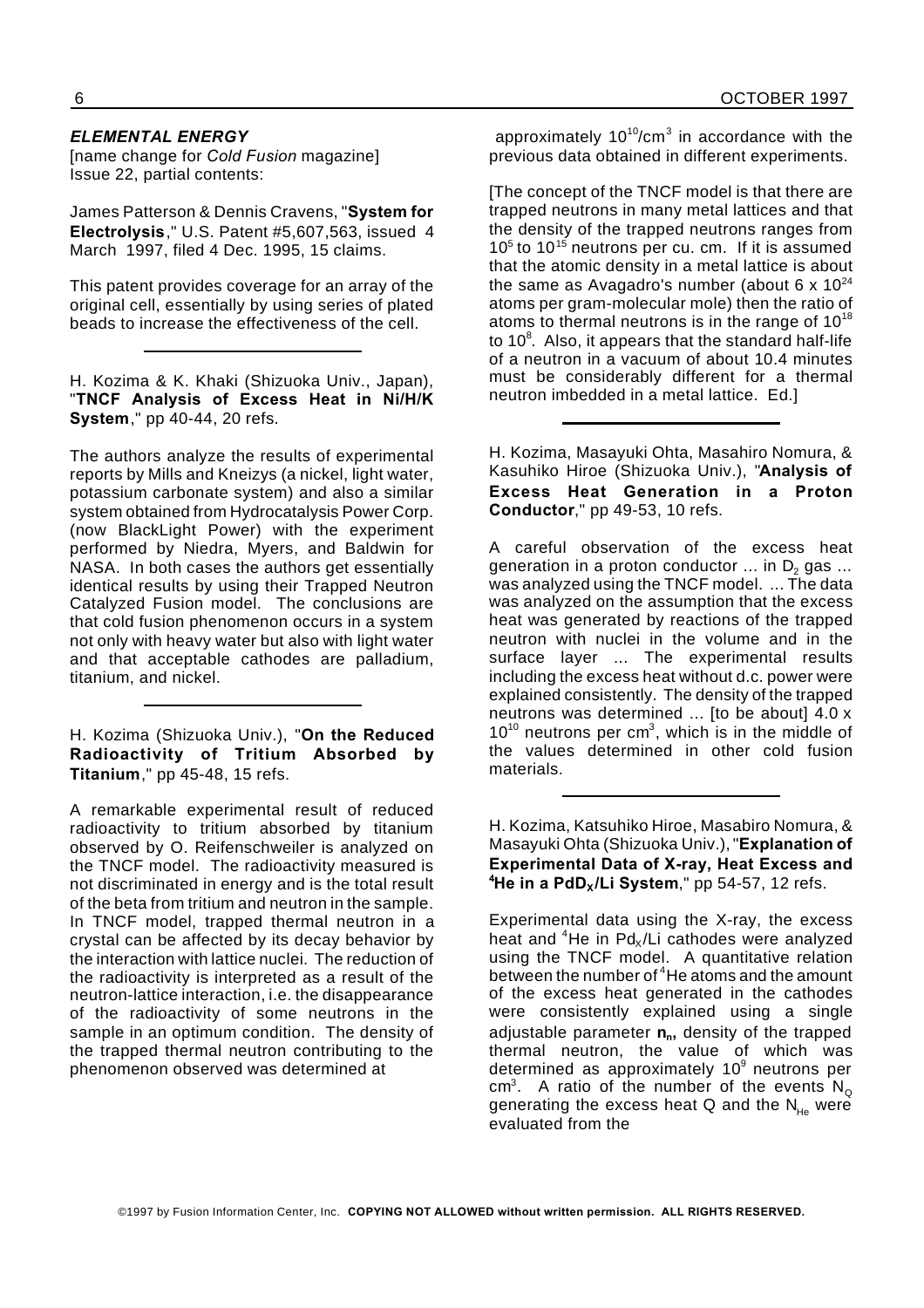experimental data as 1 to 5 while the theoretical value was 1 using the model.

Hideo Kozima, Kaori Khaki, & Masayuki Ohta (Shizuoka Univ.), "**The Physics of the Cold Fusion Phenomenon**," pp 58-78, 52 refs.

## AUTHORS' SYNOPSIS

More than 25 typical experimental data on the cold fusion phenomenon had been analyzed phenomenologically by the TNCF (Trapped Neutron Catalyzed Fusion) model based on an assumption of the quasi-stable existence of the thermal neutrons in solids with special characteristics, giving a consistent explanation of the whole data. The densities of the assumed thermal neutron in solids were determined in the analyses from various experimental data and were in a range of 10<sup>3</sup> to about 10<sup>12</sup> neutrons per cm<sup>3</sup> . The success of the analyses verifies the validity of the assumption of the trapped thermal neutron. Physical basis of the model were speculated facilitating the quasi-stable existence of the thermal neutron in the crystals satisfying definite conditions.

[The real key to the assessment of the virtues of the TNCF model will be to check all of the many nuclear reactions that occur and determine if such nuclear reactions can be produced by neutrons and meet the requirements of the conservation rules for nuclear reactions. For further discussion, see the article, "Aneutronic Nuclear Reactions" in this issue. Ed.]

### **ULTRA-LOW ENERGY NUCLEAR REACTIONS** *Chem. Abs*., vol 126, no 4 (1997)

Makoto Okamoto (Res. Inst. Nucl. Reactor, Tokyo Inst. Technol., Japan), "Normal Temperature Condensation Phase Nuclear Reaction," *Hoshasen Kagaku (Tokyo)*, vol 39, no 9 (1996), pp 325-330, 7 refs, in Japanese.

## AUTHOR'S ABSTRACT

A review is given on nuclear reactions in the ultralow energy (temperature) region, detection of excess heat in electrolysis of D<sub>2</sub>O containing LiOD electrolyte using a Pd cathode and a Pt anode, and the abnormal phenomenon a nuclear phenomenon.

## **TERMINATION OF ORIGINAL PONS-FLEISCHMANN LICENSE**:

ENECO, Salt Lake City – ENECO has now completely re-directed its business plan and internal development activities around its own "second generation" non-electric technology. In late May, we terminated our exclusive license agreement with the University of Utah regarding the original 1989 Pons-Fleischmann electrolytic patent applications. The timing of the decision to cancel the license was driven by the U.S. patent office's final rejection of the licensed applications. The only remaining recourse for ENECO, as the licensee, was to pursue an expensive appellate process at an estimated cost in excess of \$1 million over the next two to three years. ENECO terminated the license, with its impending high legal costs and other technical difficulties, to devote full corporate resources towards its own proprietary technology that is believed to have a quicker route to commercial success.

## **dt- AND d<sup>3</sup>He-SYSTEMS**

*Chem. Abs*., vol 126, no 7 (1997)

V.S. Popov, B.M. Kornakov (Inst. Theor. Eksp. Fiz., Moscow), "Model-Independent Discription of dt- and d <sup>3</sup>He-systems Near Low-Energy Resonances," *Zh. Eksp. Teor. Fiz*., vol 110, no 5 (1996), pp 1537-1574, in Russian.

#### AUTHORS' ABSTRACT

The expansion of the effective radius  $(r_{cs})$  is used for a model-independent description of the dt- and d <sup>3</sup>He-systems in the region of low-energy resonances of  ${}^5\textrm{He}^{\ast}(3/2^{\ast})$  and  ${}^5\textrm{Li}^{\ast}(3/2^{\ast})$ . The nuclear-Coulombic scattering length  $\mathsf{a}_{_{\mathrm{ca}}}$ and the r $_{\mathrm{cs}}$ for a state with an orbital momentum  $1 = 0$ , as well as the astrophysical function s(E), are extended from existing experimental data for the nuclear fusion reaction cross sections of dt  $\rightarrow$  n $\alpha$  and d $^3$ He  $\rightarrow$  p $\alpha$  in the vicinity of resonances (in the case of the dt-system data were also obtained on elastic  $dt$ - and n $\alpha$ -scattering.

<sup>©1997</sup> by Fusion Information Center, Inc. **COPYING NOT ALLOWED without written permission. ALL RIGHTS RESERVED.**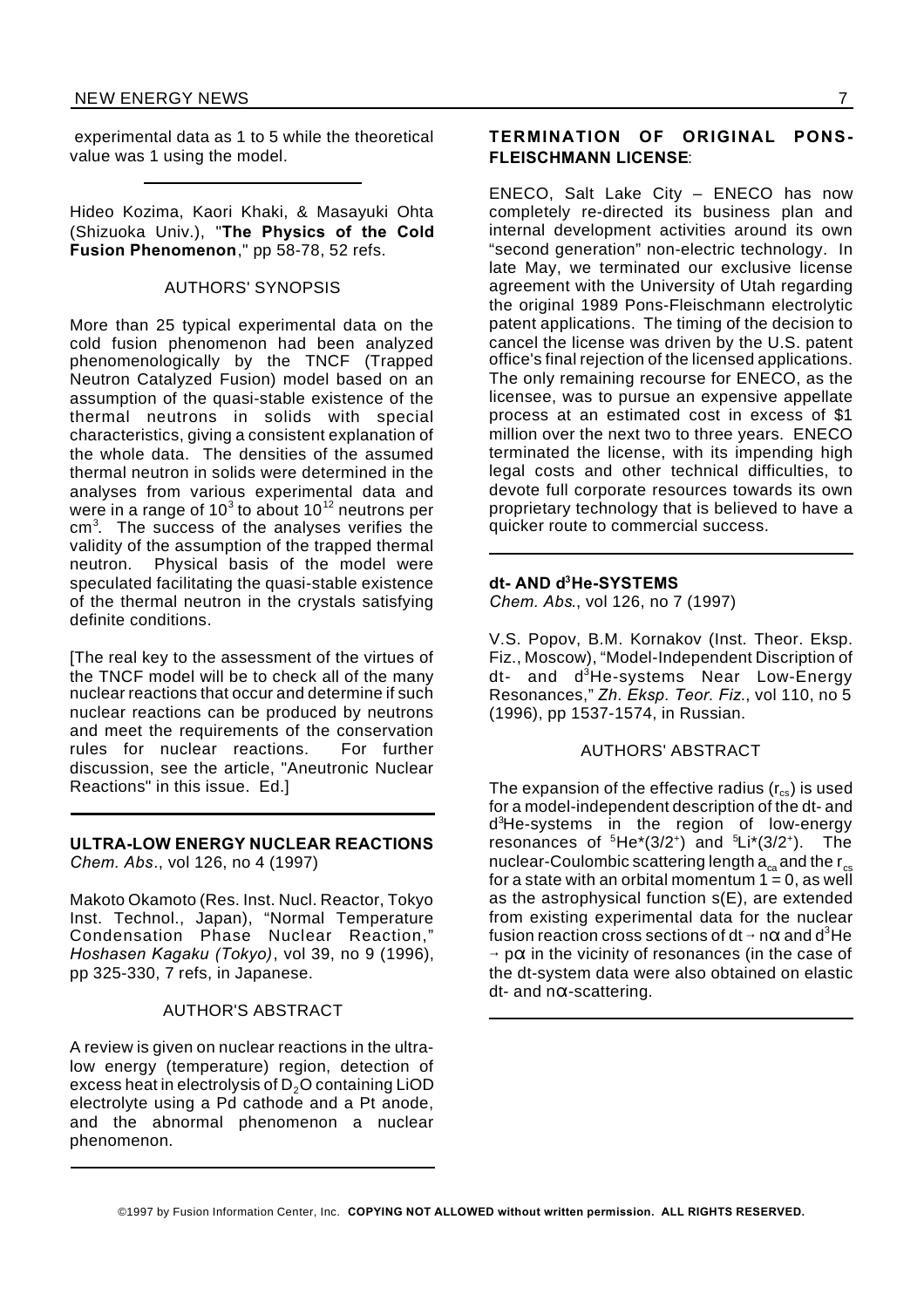## **ATOM ACCELERATION IN NONEQUILIBRIUM CRYSTALS**

*Chem. Abs*., vol 126, no 7 (1997)

V.I. Sugakov (Nat. Acad. Nauk Ukraini, Viddilennya Fiziki i Astronomii, Ukraine), "Conditions for Inducing, Dynamics, and Manifestation of Atom Acceleration in Nonequilibrium Crystals," *Ukr. Fiz. Zh*., vol 41, no 9 (1996), pp 834-839, in Ukrainian.

## AUTHOR'S ABSTRACT

The conditions are discussed of inducing, dynamics, and experimental manifestation of atom acceleration in a system characterized by a double-well potential along a crystal row. A numerical modeling of atomic collisions in such system is carried out. An analysis of the energy losses, which affect the energy of accelerating atoms, is given. The possible existence is shown of a double-well potential in the vicinity of a dislocation core at high external mechanical loads; the dislocation motion is accompanied by a creation of high-energy atoms (accelerons). Using the concept of accelerons, different anomalous phenomena in crystals are explained: luminescence of metals under strong mechanical load, accost-luminescence of semiconductors and dielectrics, anomalous mass transfer under impulse loading of metals and cold nuclear fusion.

*Space Energy*

## **TORSION FIELDS MODELS**

A.E. Akimov & V. Ya. Tarasenko, "Models of Polarized States of the Physical Vacuum and Torsion Fields," translated from Izvestiya Vysshikh Uchebnykh Zavedenii, *Fizika,* no 3, pp 13-23, March 1992. c1992, Plenum Publishing Corp.

## AUTHORS' ABSTRACT

A model is proposed of the physical vacuum, taking into account the existence of fields generated by classical spins or angular momenta of rotation.

Here are some important excerpts from the translation:

"The papers of the Soviet astrophysicist Kozyrev allow one to assume that the actions of objects possessing rotational momentum are propagated with a speed incommensurably larger than the speed of light."

... "We will consider the physical vacuum as a material medium consisting of elements formed by pairs of particles and antiparticles (according to Pl Dirac, electron-positron pairs). The now classical experiments on the annihilation of particles and antiparticles can be considered as a demonstration of the process of creation of elements of the physical vacuum, and the experiments on the creation of pairs of particles and antiparticles by streams of  $V$ -quanta of definite energies as the process of destruction of the elements of the physical vacuum. Such an approach in contemporary theory is interpreted otherwise...."

"Let us yet again formulate the problem. Assuming that the elements of the physical vacuum consist of particles and antiparticles, it is necessary to determine which conditions the particles-antiparticle system must satisfy, starting from a unique requirement – the fact of unobservability of the physical vacuum in the unperturbed state..."

"We will call a system of particles and antiparticles possessing the indicated properties a fiton (Fig. 1). A dense packing of fitons will then form a medium, which we will call the physical vacuum (Fig 2). Let us again emphasize that in the approach laid out we obtain a convenient simple model, although differing from contemporary representations, of the physical vacuum...."

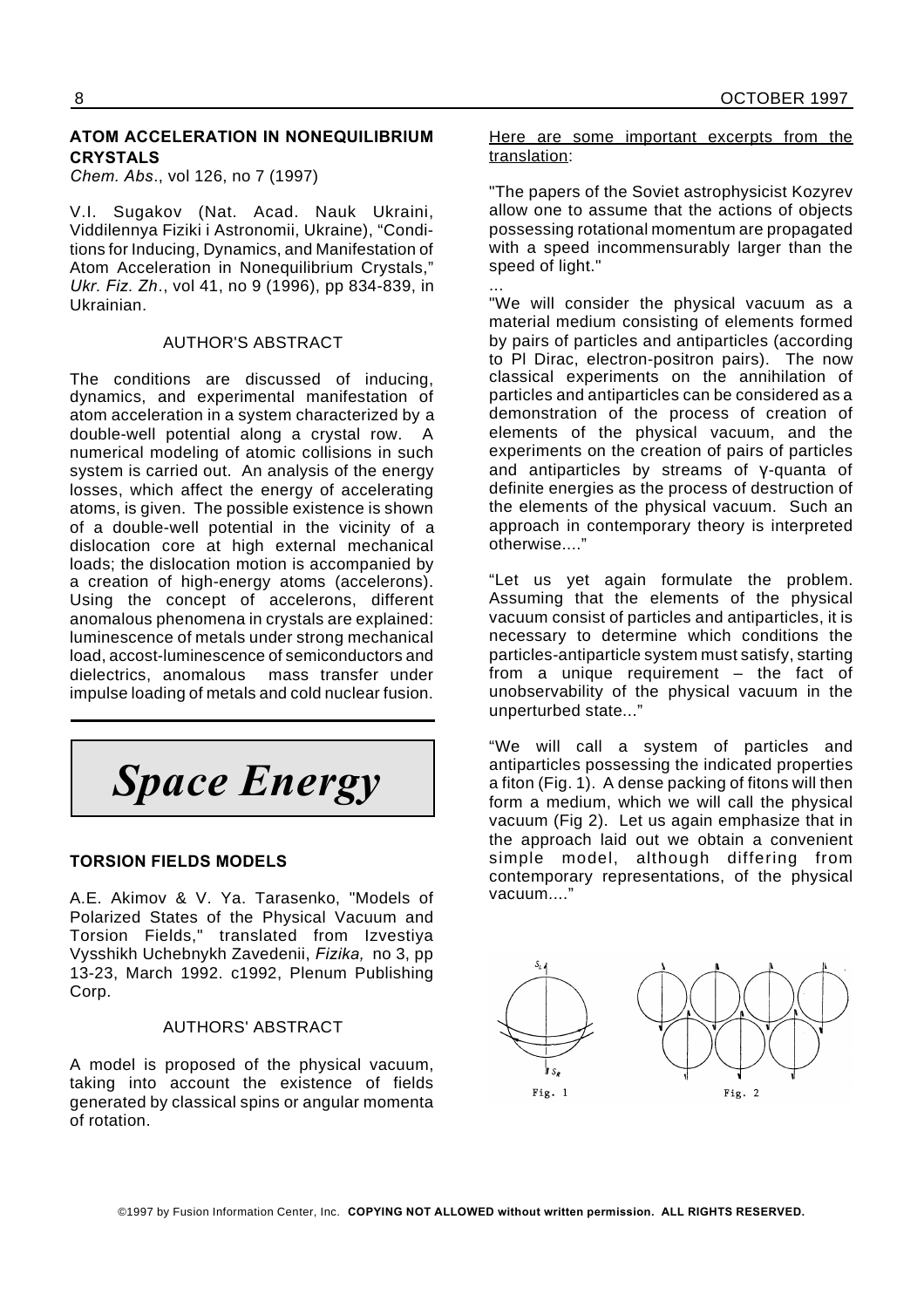As a result, in some space surrounding the source of perturbation the physical vacuum will be in a state of spin transverse polarization. This polarization state of the physical vacuum in its physical sense could be called the spin-field (S-Field). The spatial orientation of the static spin field is presented in Fig 6. Following Cartan and Dirac, S-fields are interpreted as long-range



spinors..."

"In the framework of models under consideration all three fields – electromagnetic, gravitational and torsion  $(E, G, S)$  – can be considered as different "phase" states of one medium – the physical vacuum. From his position the ESGfields are true."

"Considering that the torsion and gravitation fields in the constructed model have a spin nature, one can expect that these fields can possess similar properties and essentially differ from the electromagnetic field. Actually, experiments show that torsion fields, as well as gravitational, are not screened by natural media..."

"Since the charge polarization leads simultaneously from the charge to spin nonequilibrium, (Fig 8), then always when an electrostatic field arises, in the entire space where the electrostatic field appears, a torsion field automatically arises. Electrostatic fields without a torsion field do no exist. In this manner, the sources of electrostatic or electromagnetic fields are the second class of sources of torsion fields. In the conceptual plan, the deduction that torsion fields always accompany the appearance of electromagnetism is extremely important for a large number of fundamental and applied problems..."

"On the qualitative level one can indicate the analogue of this phenomenon in electromag-

netism. The residual magnetism on a magnetosusceptible sheet of metal in a domain where a magnet laid on this place, forms a metastable magnetic phantom, for which with the help of a magnetic probe the spatial characteristics of the residual magnetism (magnetic phantom) can be measured, according to which it is possible to make specific deductions regarding the absent magnet..."

"The main deduction from the considered positions consists first of all in the fact that the base of the four interactions is completed by the fifth interaction. Consequences of this situation are evident and do not require commentary. Experiments with the use of the developed torsion generator, including the technological nature in the domain of connection, material sciences, medicine, and other areas, testify to the serious reality in scientific and technical spheres generated by the new concepts of torsion fields..."

### **SPACE POWER FOR SPACE TRAVEL**

Marc G. Millis (NASA Lewis Res. Ctr., Cleveland, OH ), "Breakthrough Propulsion Physics Research Program," *Space Energy Journal*, vol 8, no 3, Sept. 1997, pp 30-35, 25 refs, 1 fig.

### AUTHOR'S ABSTRACT

In 1996, a team of government, university and industry researchers proposed a program to seek the ultimate breakthroughs in space transportation: propulsion that requires no propellant mass, propulsion that can approach and, if possible, circumvent light speed, and breakthrough methods of energy production to power such devices. This Breakthrough Propulsion Physics program, managed by Lewis Research Center, is one part of a comprehensive, long range Advanced Space Transportation Plan managed by Marshall Space Flight Center. Because the breakthrough goals are beyond existing science, a main emphasis of this program is to establish metrics and ground rules to produce near-term credible progress toward these incredible possibilities. An introduction to the emerging scientific possibilities from which such solutions can be sought is also presented.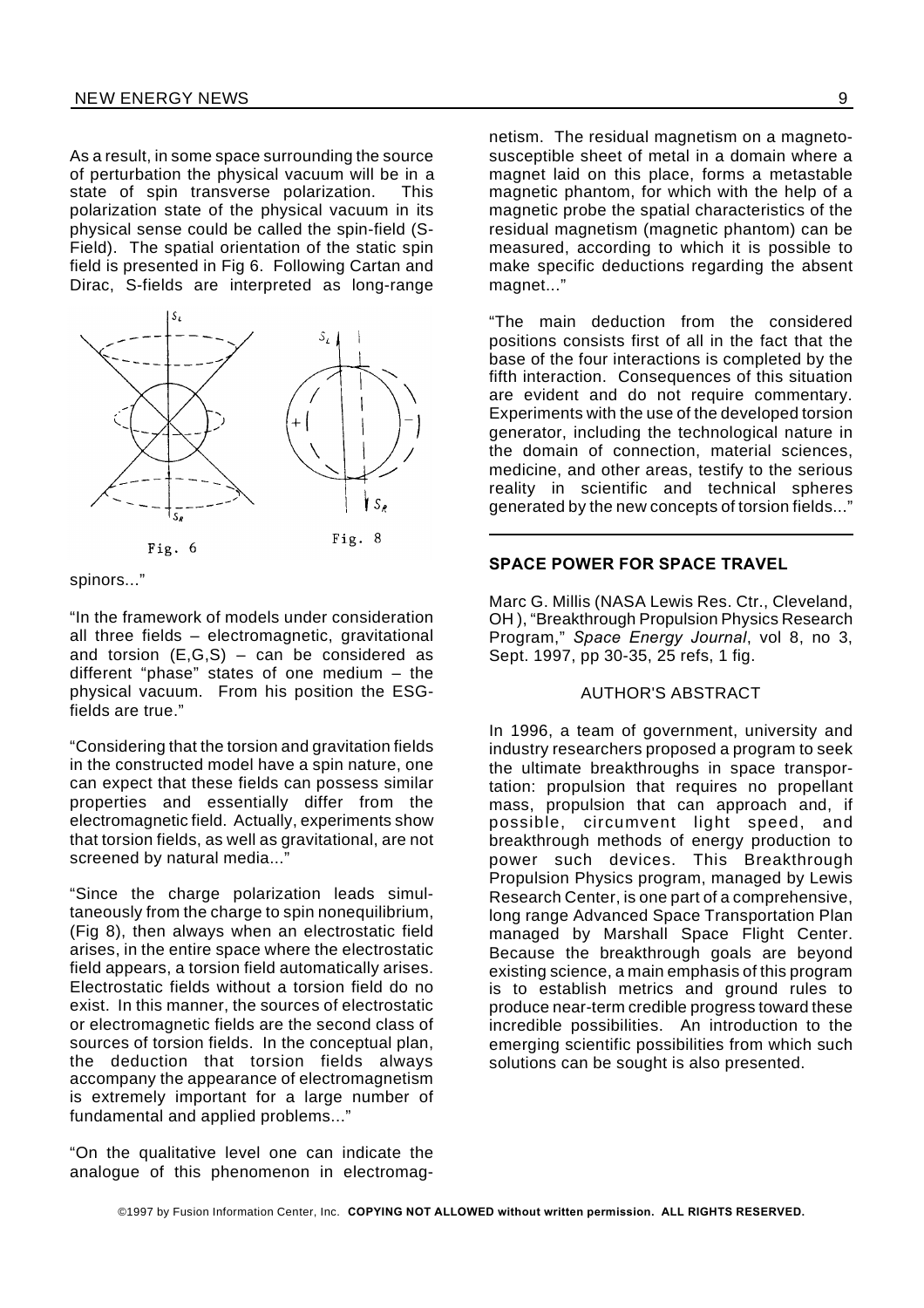## **Miscellaneous**

## **NEW PARTICLE MODELS**

David Bergman, "Physical Models for Elementary Particles, Atoms and Nuclei," *Electric Spacecraft J*., issue 21, Jan/Feb/Mar 97, pp 20-23, summary of paper given at 4th Int. Sci. Conf.: Problems of Space, Time & Motion, in St.-Petersburg, Russia.

## AUTHOR'S ABSTRACT

The erroneous idealization of the elementary particles as point-like entities has necessitated relativity theory to describe high-speed electrical phenomena and quantum mechanics to describe the stable states of the atom. These theories would not have been necessary had Maxwell's equation for Faraday's law expressed the electrostatic and magnetostatic fields in the same frame of reference and allowed for finite-size effects. A theory attributing to the electron and proton their observed finite sizes, and modeling fundamental particles as rings of circulating charge, resolves many paradoxes of modern physics in terms of first principles.

The point-like model continues to underlie the basic principles of electrodynamic theory. Intuitively, however, a physical model of matter must be physical with a structure. It must describe mechanisms for processes within and between material objects. Equations may describe, but not constitute matter in the physical world. Furthermore, the laws of physics as observed, especially the law of cause and effect, must be obeyed on all scales at all times.

[Paper tells how replacing the classical point-like elementary particles with toroidal entities resolves numerous enigmas of modern physics.]

## **ENERGY SYSTEMS OF TOMORROW**

Mike Carrell (RCA, retired), "An Overview of Emerging New Energy Systems," *Frontier Perspectives*, pp 63-65, 17 refs.

## INTRODUCTION

In recent years, several unconventional energy sources and devices have emerged that promise to end our dependence of fossil fuel and to modify, over time, the political and economic structures based on the control of energy resources. The existence of these devices and systems illustrated the limitations of our current understanding of physics in a very fundamental sense, for accepted theory cannot accommodate demonstrated systems performance. Many of these are nearing commercial deployment within the next few years.

## **NUCLEAR THERMALIZATON**

*Chem. Abs*., vol 126, no 2 (1997)

M. Cavinato, E. Fabrici, E. Gadioli, E. Gadioli Erba (Ist. Naz. di Fis. Nucl., Univ. Milan, Italy), "Nuclear Thermalizaton," *Acta Phys. Hung. New Ser.: Heavy Ion Phys.*, vol 2, nos 3-4 (1995), pp 225-237.

## AUTHORS' ABSTRACT

The thermalization of a composite nucleus formed when two heavy ions fuse, that is the transformation of the orderly transitional motion energy of the two ions into chaotic, thermal motion energy, may be described by a set of Boltzmann master equations which allow one to calculate the time evolution of the single nucleon energies within the composite nucleus. The theoretical assumptions and the results of the analysis of the experimental data are discussed.

## **CLEANUP OF HANFORD SITE DELAYED**

Staff (A.P.), "Another Delay Is Foreseen In Hanford Nuclear Cleanup," *Salt Lake Tribune*, 8 Sept 1997, pg D4.

After a five-month delay approved in January 1997, the Hanford Advisory Board has been advised that another 14-month delay will likely be needed. The DOE is working on a plan to analyze the wastes that have leaked from many of the old stainless-steel tanks into the sandy soil in the bend of the Columbia River. About 60 of the older tanks are "thought to be leaking". In addition one of the two indoor pools containing 2,300 tons of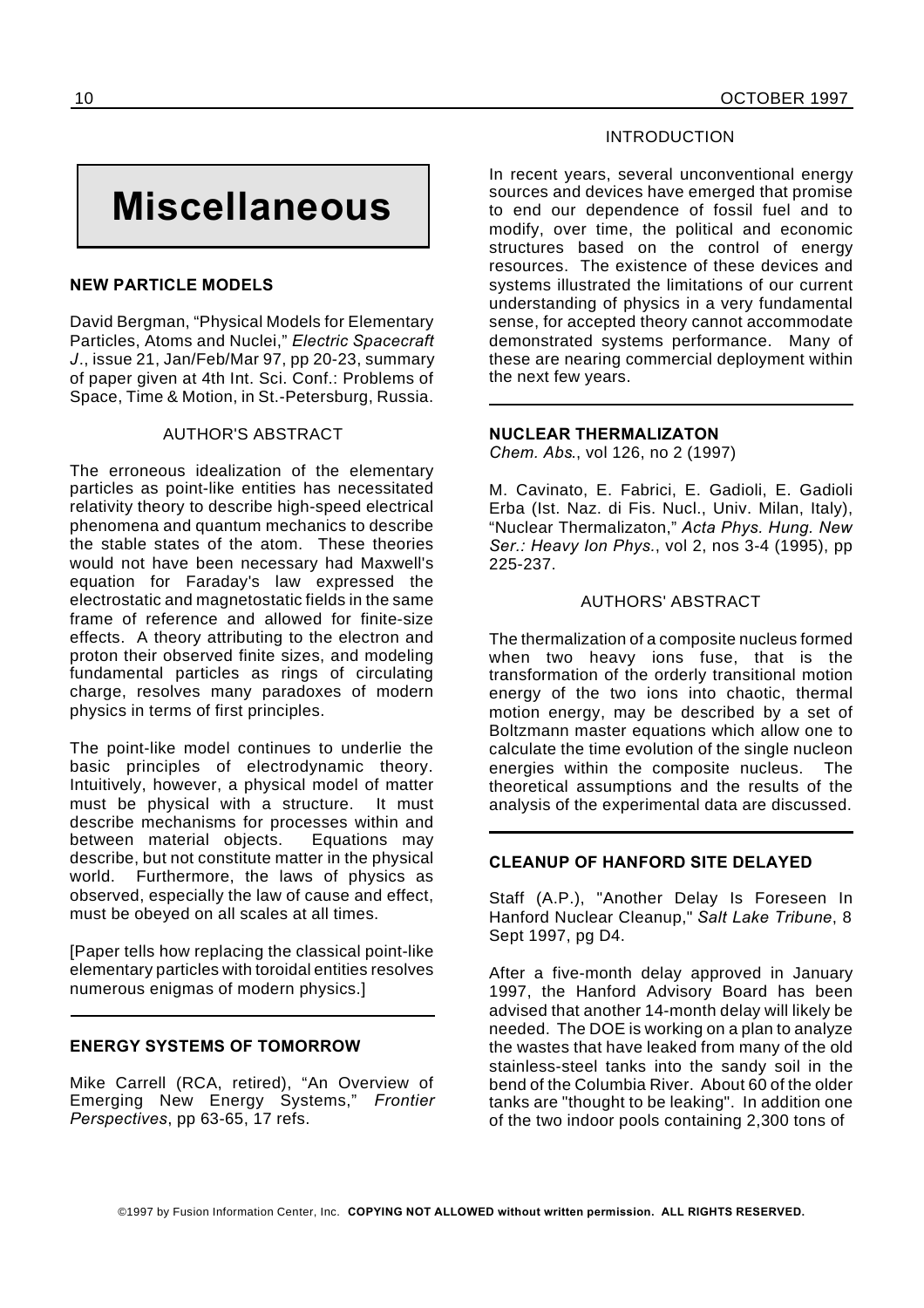spent nuclear fuel pellets has leaked. The DOE proposes moving the spent fuel pellets into canisters and storing them in a building under construction that is removed farther from the river. This removal is planned to begin July 1999 and be completed in July 2001. The original estimated cost of \$814 million will be added by \$10 million per month for the extended delay.

Editor's Comments: Now that it has been demonstrated that radioactivity can be decreased by lowenergy nuclear reactions, **it is time that the DOE become aware of this new technology and spends some of its funds on developing onsite radioactive reduction systems.**

## **ENERGY EFFICIENCY CONFERENCE**

Courtesy of Johnson Controls

On June 18, 1997, the Eighth Annual Energy Efficiency Forum was held at the National Press Club in Washington, D.C. Co-sponsored by the United States Energy Association and Johnson Controls, this year's conference emphasis was "Energy Efficiency in Restructured Markets". About 350 energy experts heard several presentations covering "deregulation", "restructuring", or "de-monopolization" (whichever term you like) of the electrical utility industry.

Governor Tom Ridge stated, "Technology thrives in this new free market. Competition unleashes innovation in a way not possible under a government plan." Congressman Dan Schaefer (Congressman from Colorado) presented in his speech the following: "My legislation would ensure that all consumers, no matter their size or location, would have the power to choose their own suppliers." **Hopefully Schaefer will include consumers choosing to utilize new-energy technologies and getting off the grid.**

Joseph Romm, Acting Assistant Secretary for Energy Efficiency and Renewable Energy made the following cogent comment: "We expect that public policy, private sector, market and individual decisions related to energy supply and use will shift to incorporate energy efficient and renewable energy technologies to a greater extent. We will come to appreciate that these technologies are not pie in the sky as some critics may charge. We will also begin to see a greater appreciation for the

support of these technologies by the federal government and the realization that the application of energy efficiency and renewable energy technologies at home and abroad can return multiple benefits in a cost-effective manner."

## **FUTURE TECHNOLOGY INTELLIGENCE REPORT**

Now available online. New issues, plus all back issues from 1990 and Special Reports are now available for purchase from Tara Publishing, Inc., a major electronic publisher on the Internet. Find them at <www.tarapublishing.com>. When you reach their web page, select "Current PDF Titles Available," then "Newsletters & Periodicals." You can scroll through the list, select issues and see sample copy. You need Acrobat Reader to read PDF files, and if you don't have it, the web page lets you download it free, with a direct link to the Adobe homepage and plenty of instructions if you need them.

FTIR is available here for a fraction of their printed price, because they avoid the printing expenses by going electronic. That is Future Technology available Now.

## **LATIN AMERICA ENERGY INDEPENDENCE?** Courtesy of Gordon Moody

Gordon Moody, "Editorial," *Global Energy Outlook*, July 1997, vol 2, no 7, page 1.

Gordon Moody, Editor and publisher of *Global Energy Outlook*, a monthly energy newsletter especially for the oil and gas industry, has made the following observation in a recent editorial:

"Mexico and South America offer the greatest opportunities for the Western Hemisphere to become energy independent from the instability associated with the Middle East and Central Asia. The recent broadening of the Mexican political scene, in which [political] power is now shared with three separate parties, may offer U.S. companies unlimited opportunities to expand the North American Free Trade Agreement into the energy sector. The current expansion of major pipeline projects in South America may unlock gas and oil reserves to our Latin American neighbors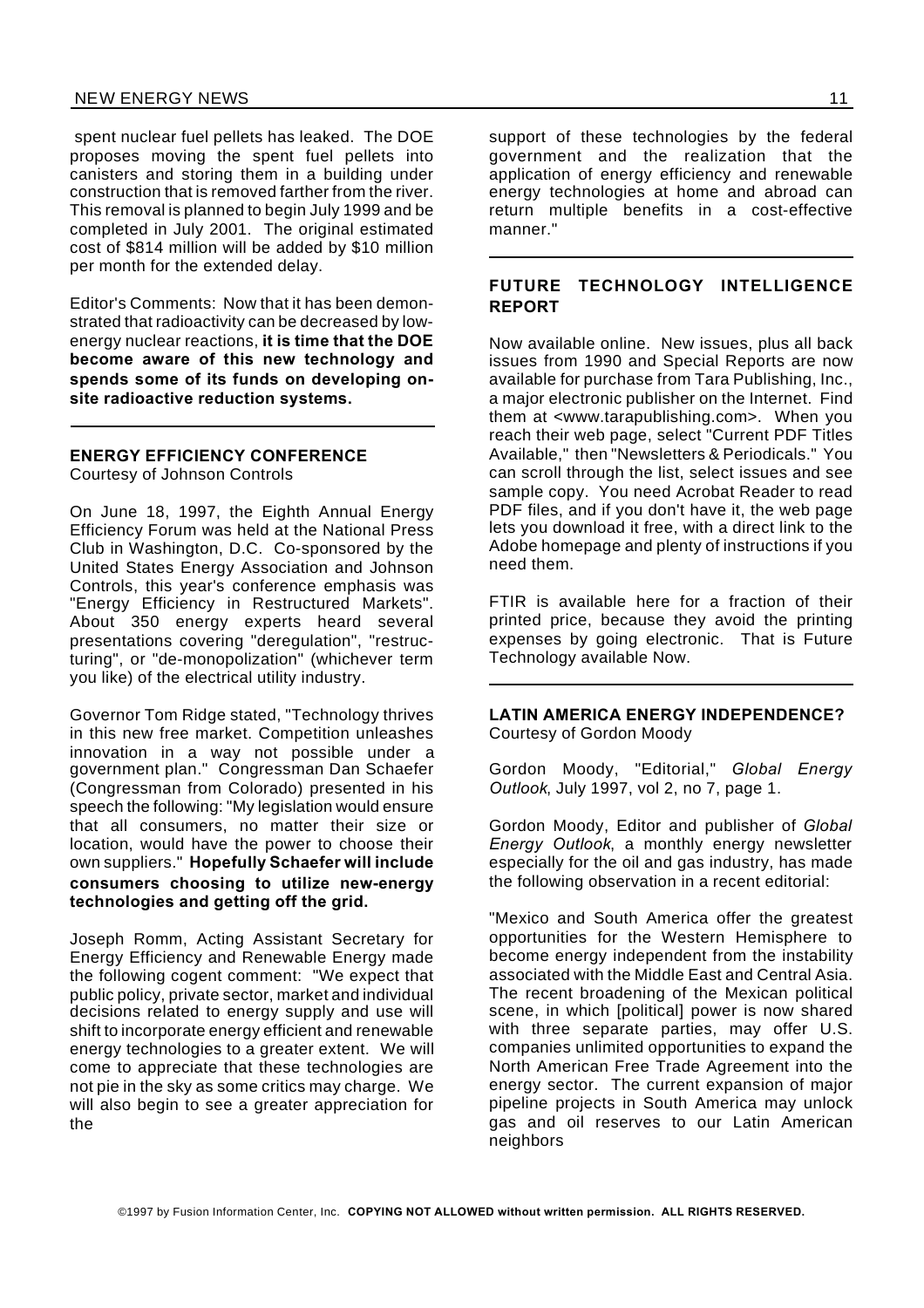whose economies are expanding at nearly twice the rate of the United States."

Other energy tidbits from this issue:

◆ The U.S. Energy Information Administration (EIA) forecasts increased demand (with probably rise in prices) for natural gas due to a combination of nuclear power plant outages, higher airconditioning usage, and a burgeoning economy. The good news is that the EIA expects oil prices to be stable between \$19 and \$20 per barrel through 1998.

◆ The 1995 figures show that about one-third of the U.S. Trade Deficit is directly due to imports of crude oil by the U.S. [New energy sources can cure one-third of the trade deficit. If we become an exporter of new-energy devices, we can, perhaps, cure all of the U.S. balance of payments. Ed.]

 The global oil refining industry expects a rebound as worldwide demand for refinery products increases by ten million barrels per day (over current demand) by the end of 1999.

Proposals to limit greenhouse emissions could end up increasing your electric bill by 25 percent. Industries that rely on cheap energy are, obviously, not in favor of President Clinton's plan to agree to stringent greenhouse emissions.

Foreign central banks own about 17 percent of the U.S. Treasury bills and notes. [Nice to know who we get to pay off with possible tax revenues on new-energy devices and systems. Ed.]

[For further info contact World Energy Group, Inc., P.O. Box 13830, Arlington, TX 76013, phone 817- 451-9355.]

## **DOE REPORT ON RAD-WASTES**

U.S. Nuclear Waste Technical Review Board: Report to the U.S. Congress and the Secretary of Energy – January to December 1996

Executive Summary

The Department of Energy's (DOE) *Program Plan* officially introduced a new program milestone, the viability assessment (VA). The VA is to be completed by September 30, 1998. According to the DOE, the viability assessment will include four components:

"(1) the preliminary design concept for the critical elements for the repository and waste package; (2) a total system performance assessment, based upon the design concept and the scientific data and analysis available by September 30, 1998, describing the probable behavior of the repository in the Yucca Mountain geological setting

relative to the overall system performance standards; (3) a plan and cost estimate for the remaining work required to complete a license application; and (4) an estimate of the costs to construct and operate the repository in accordance with the design concept."

Perhaps the single most important technical decision facing this program is determining the suitability of Yucca Mountain as a site for a repository. The Board believes "that the VA will not provide adequate information for that decision. Rather, it is an assessment that the site continues to be a candidate that requires additional study, leading to a determination whether it is suitable to be recommended to the President for repository development in 2001. Nothing has been found to date to indicate that the site is unsuitable. ...

.... However, the Board also realizes that the planned VA may trigger other significant decisions such as selecting the location of a centralized facility for storing spent fuel. ...

About four years would elapse between selection of a site for a centralized storage facility and the first receipt of commercial spent fuel there. ...

Characterization of Yucca Mountain during 1996 produced a great deal of scientific information which substantially improved the understanding of the site. Until recently, Yucca Mountain was thought to have very little water available at depth to affect repository performance. During 1996, analysis and synthesis of several types of data suggested that more water flows through the proposed repository level than was previously expected. ...

The safety of a proposed repository can be assessed by using a total system performance assessment (TSPA), that is, a predictive model of the repository's ability to contain and isolate waste. ...

Although there is no formal requirement that the public accept the TSPA, to proceed without acknowledging the importance of such acceptance is condescending at best and a prescription for failure at worst. The likelihood of public acceptance of a TSPA will be significantly affected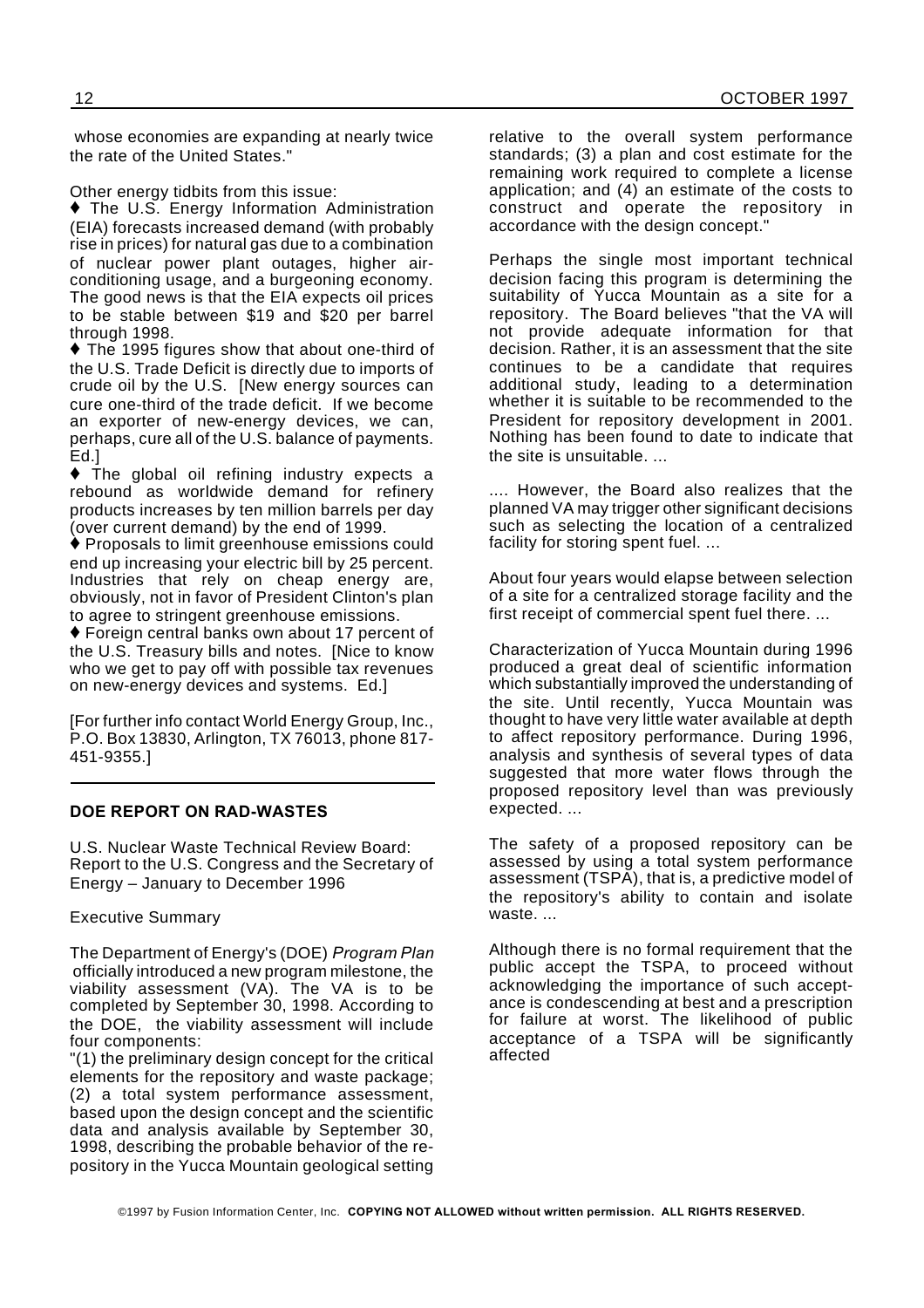by its transparency. If the perception is that the TSPA is like a large black box whose results can be dictated by some manipulator arbitrarily adjusting hidden knobs, then no matter how good the underlying rationale, public acceptance will not be attainable. ...

An important element in designing and constructing the underground repository is ground support for the waste emplacement tunnels. Providing and maintaining stabletunnels for waste emplacement will be a major item in the cost of the repository. After the repository is closed, the waste packages are to provide containment for "thousands of years."...

Recommendations of the Board

The recommendations in this report are summarized below:

- A decision to locate the nation's primary centralized storage facility for spent fuel at or near Yucca Mountain should be deferred until the suitability of the site as a repository location has been determined.
- To the extent possible under the market-driven initiative, efforts to develop storage and transportation casks should retain the advantages (e.g., standardization) previously offered by the multipurpose canister concept.
- Before making a determination of the suitability of the Yucca Mountain site for a repository, the DOE should complete additional studies of the area west of the current exploratory studies facility, where wastes would be emplaced, to determine its geologic, hydrologic, and geochemical properties. The best way to obtain the needed information is excavation of a tunnel westward across the proposed repository block.
- The DOE should make a concerted effort to ensure that future TSPAs are transparent and valid, that uncertainty is treated properly, and that any peer review of performance assessment elicitation of expert judgment is objective.
- The DOE should consider ways of increasing public understanding and acceptance of TSPAs. One possibility is to establish processes, modeled on the lines suggested in a recent report by the congressionally chartered Commission on Risk Assessment

and Risk Management, for involving and engaging the public.

- The DOE should develop and examine alternative concepts to the proposed remote underground repository operations, for example, ventilation of emplacement tunnels and shields for waste packages. Some alternatives should be developed in time for consideration in the viability assessment.
- The DOE should evaluate alternative design assumptions to determine whether enhanced repository performance or improved operations can be achieved cost effectively.
- The DOE should evaluate the use of precast or cast-in-place concrete tunnel liners to achieve adequate long-term tunnel support. The evaluation should consider cost and possible effects on waste isolation.
- Given the inevitable uncertainties about repository performance, more attention to defense-in-depth (multiple, redundant barriers) is needed in the waste package and repository designs. In particular, *comprehensive* studies of alternative engineered barriers – such as fillers, backfill materials, drip shields, and engineered inverts – should be completed.

## Added by *NEN*:

The DOE should learn that Low-Energy **Nuclear Reaction Systems can be developed that will provide technology for ON-SITE REMEDIATION of high-level nuclear wastes.**

#### *INFINITE ENERGY* **& TRANSMUTATION** A review of the latest Double Issue

Volume 3, nos 13 & 14 of *Infinite Energy* has the cover headline "TRANSMUTING ELEMENTS." This issue provides about 20 pages of information on the Cincinnati's Group latest developments in transmuting naturally radioactive thorium into stable elements. In addition, a report on the nuclear reactions obtained with the latest work of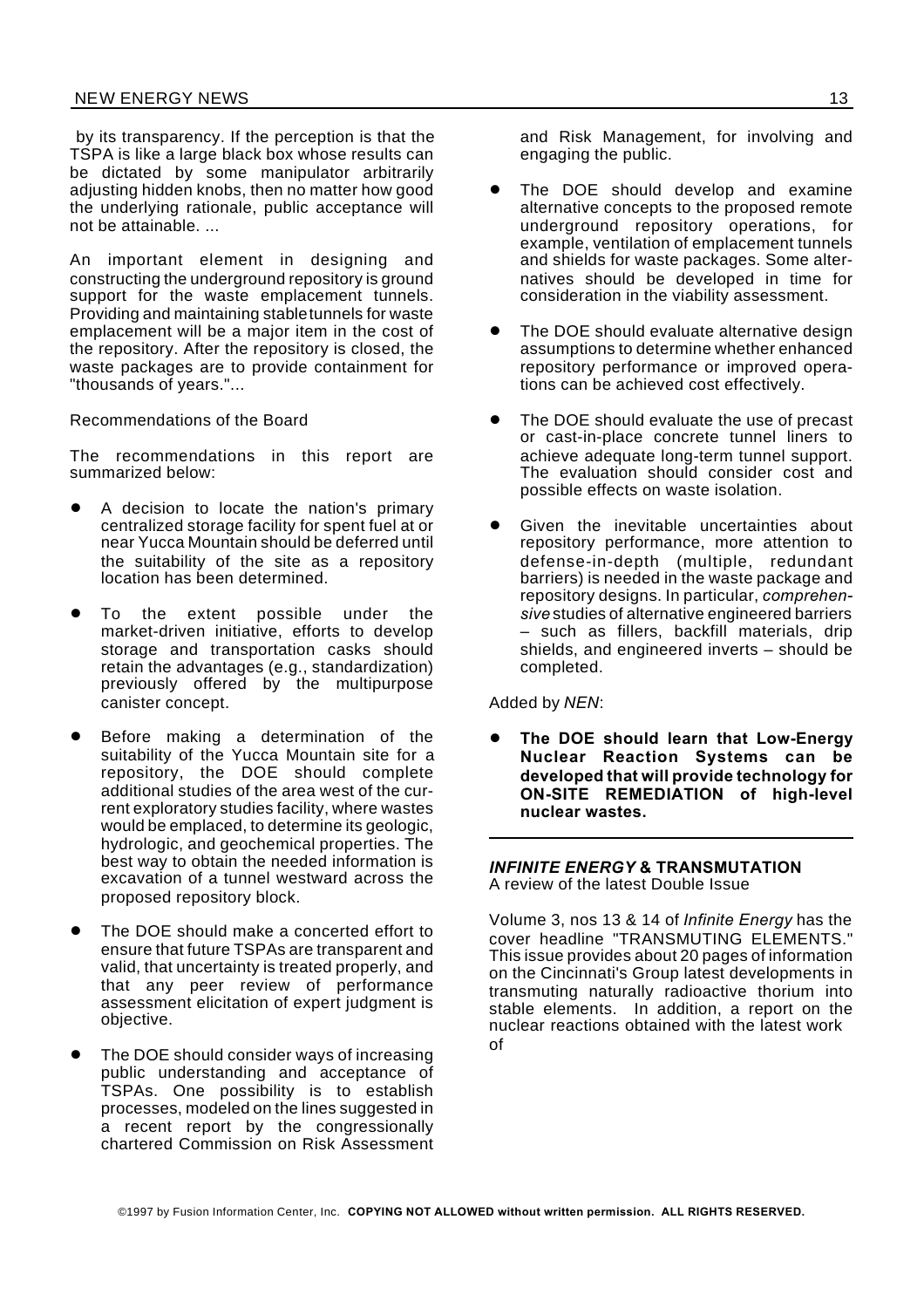James Patterson is presented. Here are the highlights of this issue of *Infinite Energy:*

Dr. Daniel Cevicchio of Greenwich Venture Partners to head up the New Energy Technologies Investment Fund slated to begin in 1997. See page 10. The fund is scheduled to raise a minimum of \$10 million with \$1 million already pledged. We hope that one of the first funding efforts is the founding of a **New Energy Mutual Fund** so that small investors can participate.

"Radioactive Amelioration Summary," pages 14- 15. This article reviews the results of radioactive amelioration where naturally radioactive uranium and thorium were processed by James Patterson in his patented cell with about half of these elements being transmuted. The short article does not state the time required for this reduction in radioactivity.

Eugene Mallove, "The Cincinnati Group Discloses Its Radioactivity Remediation Protocol... and begins to Sell LENT-1 (Low Energy Nuclear Transmutation) Kits," page 16.

"Protocol for Thorium Activity Remediation, Data and Diagrams, courtesy The Cincinnati Group," page 17.

Robert W. Bass, "Low-Energy Bulk-Process Alchemy, One-tenth Gram of Thorium Becomes Titanium and Copper," pages 18-19.

Robert Liversage, "Third-Party Verification of Cincinnati Group's Thorium Transmutation Process," pages 20-29. This article provides extensive data based on before and after materials from the LENT-1 reactor.

Robert T. Bush, "Cold Fusion / Cold Fission to Account for Radiation Remediation," page 30. This article presents an outline of a model to explain the observed transmutation results of the LENT-1 reactor.

Robert W. Bass, "Eagleton's Theory of the CG's LENT Process," pages 31-32. A brief view of several patents-pending on nuclear remediation.

[Editor's Note: For further experimental results from the LENT-1 Kit, see the report in this issue by Hal Fox on page 1.]

Jed Rothwell, "Cold Fusion and The Future, Part 2 – A Look at Economics and Society," pages 33- 43. An article exploring the economics and social results of the development of new energy sources. "Energy is the biggest industry on earth."

John W. Moreland, "An Update on the Continuing Research into T.H. Moray and Other Free Energy Devices, with Conclusions," pages 46-51.

Paul M. Brown, "An Alternative Interpretation of Mass-Gain at Near Light Velocities," pages 52-53. Paul Brown is the developer of a nuclear battery (patent 4,835,433).

Christopher Tinsley and Jed Rothwell, "Testing the Ragland Triode Cell," pages 55-58. Possible improvement on the Pons-Fleischmann Cell but no excess heat on this experiment.

Christopher Tinsley, "Smiting the Wild SMOT... The Things We Get Up To..." pages 59-61. A report on experiments with the Simple Magnetic Over-unity Toy.

John Humphrys & Martin Fleischmann, "On the Ropes: Martin Fleischmann Interviewed by John Humphrys," pages 66-69.

Ira Flatow, "Talk of the Nation," pages 70-76. A report of an interview by Ira Flatow with T. Kenneth Fowler and Eugene F. Mallove on cold fusion issues.

Lenora Anderson, "Champion of Aether Energy: The Robert Adams Story," pages 77-80. Background information about Robert Adams.

Robert W. Bass and P. T. Pappas, "Dr. Stefan Marinov – A Suicide," pages 83-84. Two tributes to Stefan Marinov who was a frustrated seeker of truth and a burr under the saddle of conventional physics.

Stephen Kaplan, "The Launching of The Catalyst Institute," page 85-86. A report on a meeting of science and environmental activists hosted by Linda McClain in Los Angles in June 1997.

Peter Graneau, "The Amazing Discovery of Cold Fog Explosions... Extracting Intermolecular Bond Energy FromWater," pages 92-95. When a small amount of energy stored in a capacitor is discharged into a small amount of water a strong explosion can result with anomalous results.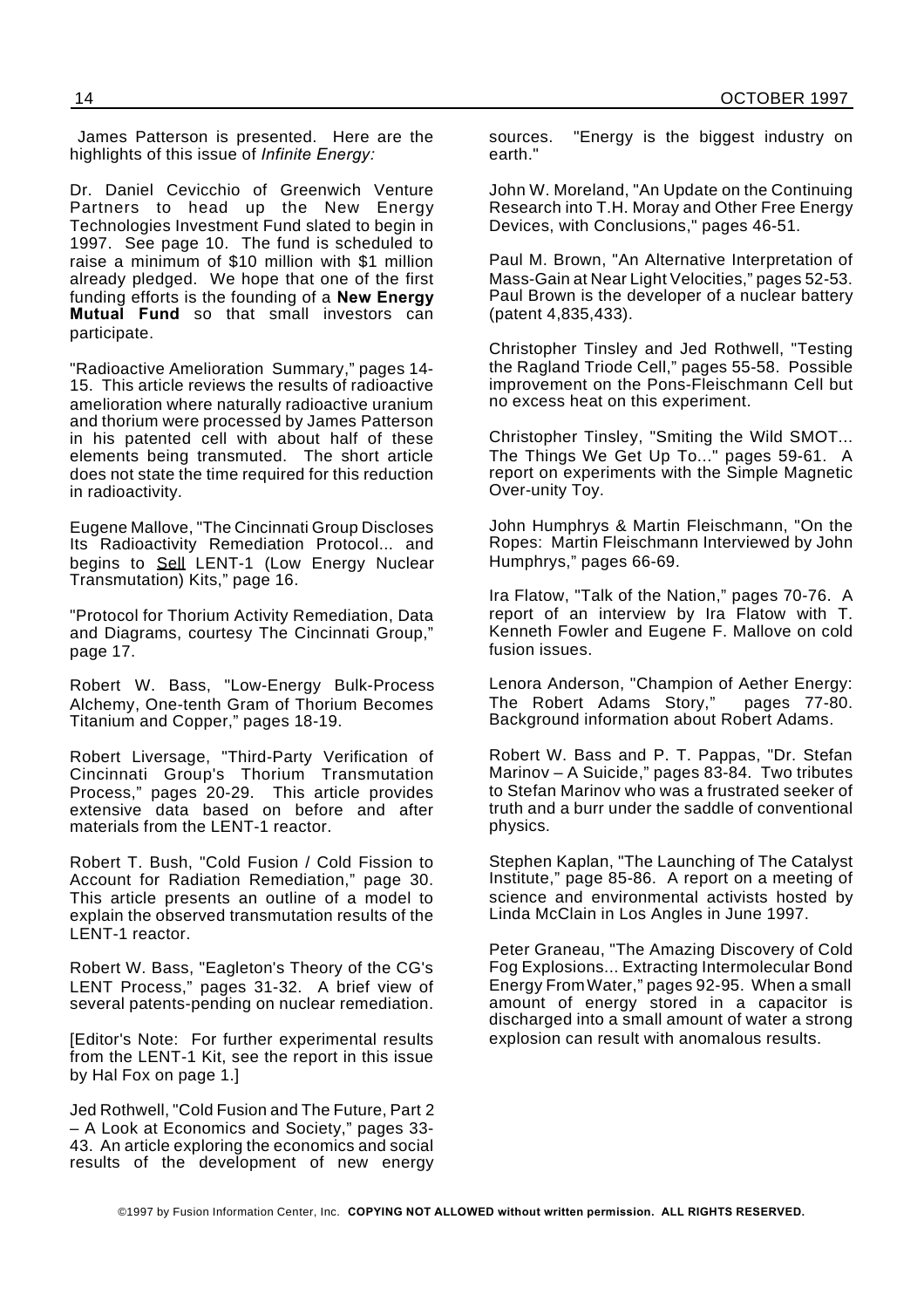Graneau appeals to energy stored in water as a source of the excess energy observed. [This editor proposes that the creation of charge clusters may account for the excess energy.]

Moray B. King, "Charge Clusters: The Basis of Zero-Point Energy Inventions," pages 96-102. A scholarly look at the new charge-cluster technology and its role in explaining many observed experimental results from cold fusion to transmutation.

Joseph L. McKibben, "Catalytic Behavior of One (or Two) Subquarks Bound to Their Nuclear Host," pages 103-105.

Graham Toquer, "Neutrino Power," pages 106- 111. A discussion that cold fusion power could be neutrino power.

Remi Cornwall, "Work in Constant Energy Systems," pages 112-120. A hypothesis that macroscopic perpetual motion may be possible.

A.A. Nassikas, "The Hypothesis and the Equations of the Unified Matter Field," pages 120- 124. A discussion of the hypothesis that any spacetime is matter.

#### **GLOBAL WARMING - \$150 BILLION FIX?**

Gordon Moody, Ed., "Global Warming Promises to Become a Gushing Source of National Hypocrisy," *Global Energy Outlook*, Sept 1997, vol 2, no 9, p 4.

Editor's Summary: The unproved concept of global warming coupled with demands that the U.S. (but not other polluting countries) make the most effort to decrease carbon dioxide emissions, is creating a new expense for all energy users. Coupled with this is new and unreasonable regulations by the EPA that are estimated to cost \$150 billion per year. The combination could do great economic damage to U.S. industry.

A much better method of controlling pollution **at a much greater cost-benefit**, is to fund the development of new-energy devices and systems that will replace the burning of fossils fuels.

Laws," *Frontier Perspectives*, pp 44-56, 18 refs, 5 fias.

## ABSTRACT

Philosophers have sought the origin of natural laws in the relationship between the microscopic world and the vast universe. Now simple questions provide surprising answers. The origins of the laws and their relationship to cosmology is a consequence of quantum wave structures, particularly the electron. In this quantum world, every particle exchanges information with all other matter so that energy exchange and the laws of physics depend on the entire ensemble. These origins of natural laws are reviewed.

## *NET JOURNAL*

The *Net Journal* is a high-class, Germanlanguage, new-energy news magazine published in Zurich, Switzerland. The journal is edited by the man and wife team of Adolf and Inge Schneider. Adolf and Inge have just completed a new-energy tour of the United States. We were privileged to have them visit with us here in the Fusion Information Center.

The August/September 1997 issue of the Journal (volume 2, numbers 8/9) was presented to us by the editors. In this issue, the cover story is the death of our friend Stefan Marinov. Other articles include an interview with the water-expert Hans Anon Rieder; and article about faster than Light phenomena; an article about the "Herbrand Turbine;" and the 70th anniversary of Franz Weber.

We welcome the addition of this fine publication to the ranks of new-energy media. We expect to exchange information with the Schneiders. If you are interested in subscribing to this journal the price is \$70 for one year subscription sent airmail. The address is New Energy Technologies, Jupiter-Verlag/TransAltec; Wattstr. 3; P.O. Box, CH 8050 Zuerich, Switzerland. Phone +411-1- 310-28-60; Fax +411-310-28-64.

## **ORIGINS OF LAWS SOUGHT**

Milo Wolff (Technotran Press, Manhattan Beach, CA), "Exploring the Universe and the Origins of Its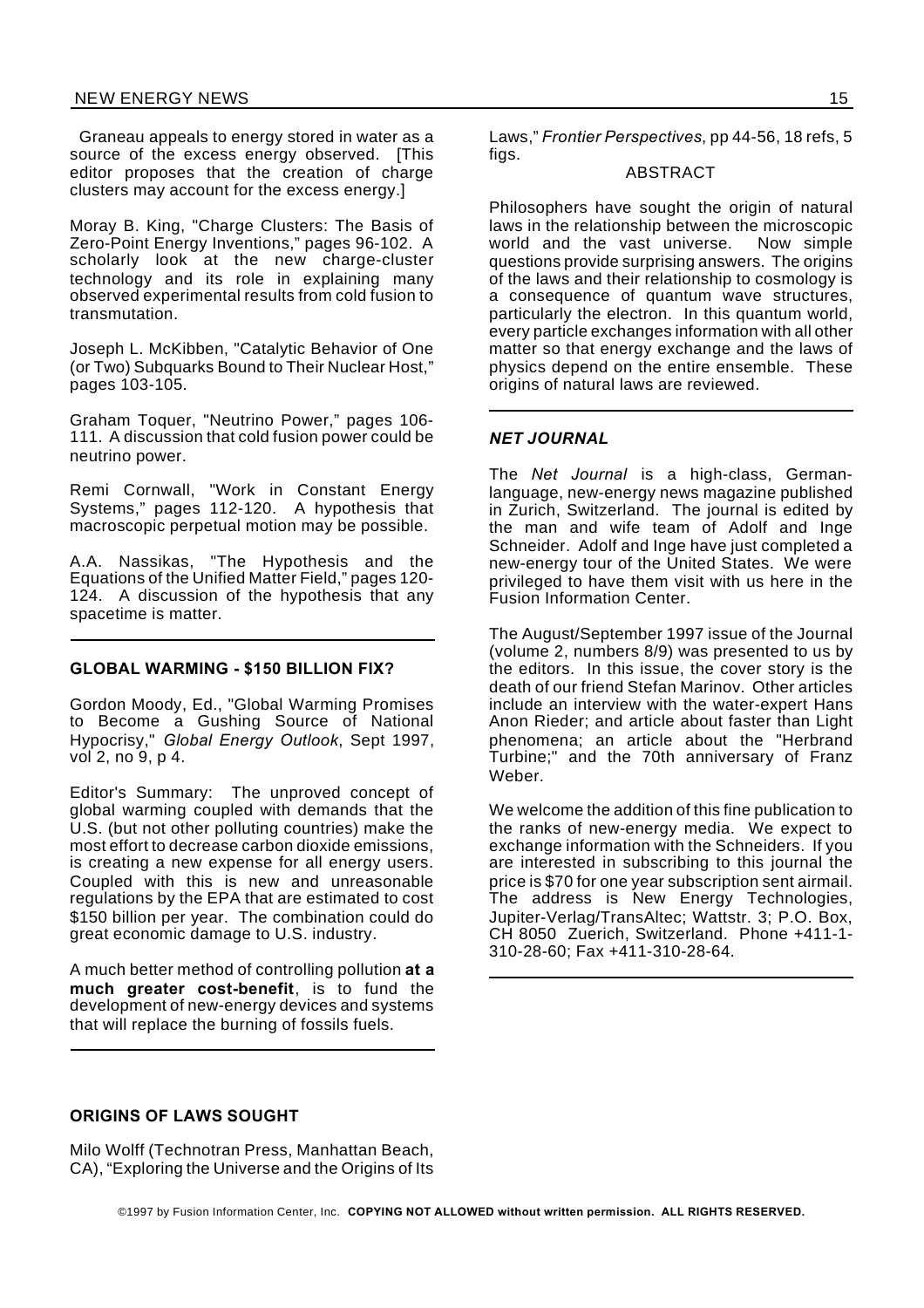## **ENERGY SYNTHESIS**

Alfred Wakeman, "Energy Synthesis," *Electric Spacecraft Journal*, Issue 21, Jan/Feb/Mar 1997, pp 6-13, 13 refs.

### INTRODUCTION

Physics now recognizes self-organization, increasing returns, and systems that never come to rest in nature. While fundamental to biology, the evidence contradicts classical assumptions. Investigating these phenomena, by the mid-1980s, a new interdisciplinary science began to take shape, identified variously by key works such as nonlinear dynamics, complexity, and far from Energy synthesis (ES) theory fits within this new realm of study. A practical culmination of this theory is the proposed apparatus shown in Fig. 1. It consists of a symmetrical set of chambers in which flow resonances may be generated to ever-increasing energy levels.

Energy synthesis theory began in 1975 when I noticed toroidal recirculation underlying all sustainable evolution, from a vortex in water to growth of a plant, from storms to solar systems to spiral galaxies. Within this view of nature, we find that the entire universe down to its least atom exists in perpetual motion, revealing repeating



Fig. 1

patterns of underlying fluid dynamics. Presumably, then, if an atom is a fluid dynamic phenomenon, and if we can discover the flow topology preserving an atom, we will have a universal model for understanding sustainable existence at any level of complexity. My investigation reveals that a process of inverse entropy, or energy synthesis, may be taking place as the sustaining source of an atom's energy.

## **ENERGY PROFITS - NUMBER ONE**

Staff, "Petroleum Refining 4th Largest Global Industry – 1st in Profits," *Global Energy Outlook*, Sept 1997, Vol 2, no 9, pg 9.

Editor's Comments: After commercial and savings banks; global trading companies, and motor vehicles, the petroleum refining industry is the fourth largest industry according to the *Fortune* 500 list. In terms of profits, the petroleum refining industry ranks number **one.** The top profit-makers of oil companies were Royal Cutch Shell; Exxon U.S.; Mobil U.S.; British Petroleum; Elf Aquitaine; followed by Texaco U.S. and 25 other world refiners. The total gross income was \$991.4 billion in 1996.

New-energy devices and systems will have a potential profitable operation penetrating a billion dollar a year market (just for petroleum refining). This opportunity is the greatest potential marketing opportunity of the century. Where are the investors?

## **TRENERGY TO SELL SHARES**

Hal Fox, as president as President of Trenergy, Inc., reports that the board of directors of Trenergy, Inc. has authorized the company to file with the appropriate security agencies to sell 500,000 shares of its common stock at \$2 per share. Because the amount to be raised is small, the shares are planned to be registered for sale only in Utah and Nevada. The major asset of Trenergy is its license rights to the plasmainjected transmutation technology (an invention of Fox, Jin, and Bass). If there is sufficient interest by potential investors in other states, Trenergy could file for the sale of its shares in such states. This is not an offer to sell shares. Contact your broker for further information or call Tom or David Morrison in Salt Lake City at 800-891-7779. Subsequent to the close of the stock offering, Trenergy expects to file for its shares to be traded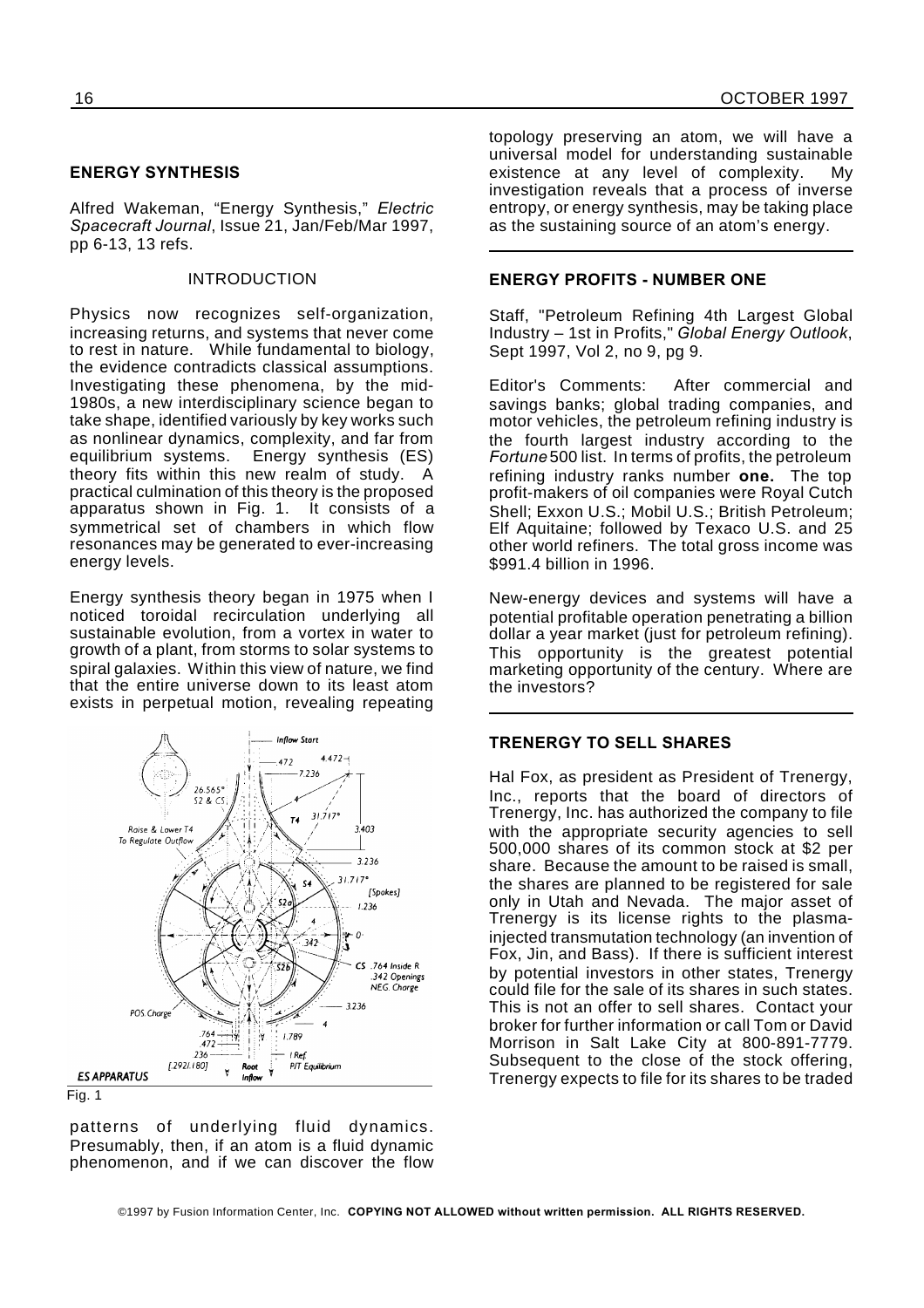Over The Counter until the company is qualified for trading on a major exchange.

## *ANTIGRAVITY NEWS*

Courtesy of the Editor

*ANTIGRAVITY NEWS and SPACE DRIVE TECHNOLOGY* is a new bimonthly newsletter published by J.E.Cox Enterprise, P.O. Box 655, Marietta, GA 30061-655 (phone 770-218-9693). Volume 1, number 1, July-August 1997 provides the reader with a review and update on the latest developments in antigravity. Some anomalous results have been obtained from more than one source. This newsletter has been inspired by the work of Podkletnov and has its purpose to share with the readers the latest reports on anti-gravity. A second purpose of the newsletter is to review antigravity research. A third purpose is to report on various achievements of inventors who are not mainstream scientists.

James E. Cox is a graduate of California State Polytechnic University with a B.S. degree in Physics. He has had extensive experience working with aerospace firms in a variety of engineering specialties including communications and propulsion. This first issue of *AGN* provides a good review of the work that has been reported on antigravity. At \$36 per year for U.S. and \$48 per year foreign, it is expected that this newsletter will be a leading publication in the strange and developing world of antigravity.

*Articles*

## **THE EMPEROR'S VIRTUAL CLOTHES** Wingate A. Lambertson, Ph.D.

This summer I have been trying to teach our oldest grandson, Tony, about zero-point energy conversion and it has been a challenge. It is not easy to explain even though it should be quite simple. In my search for clarity I found an analogy in the fairy tale by Hans Christian Anderson on "The Emperor's New Clothes" [1]. Zero-point energy conversion is serious business but some of the terminology which we use puts us in the Emperor's class.

When I was a senior in high school, I knew that I knew more than my parents. Then, when I became a senior in college, I realized that I did

not know everything but I thought that I knew where to find whatever I did not know. Tony is a senior in chemical engineering. At the completion of my doctorate, I realized that I knew very little and I was not so sure about being able to find everything. I have spent the last week in the local library preparing a glossary of the terms which I throw around frequently and I now know that the dictionaries and encyclopedias in common use are inadequate sources.

The Emperor had a "thing" about new clothes and liked to show them off to everyone in his kingdom. Two "rascally swindlers" came to town and claimed that they could weave the most beautiful cloth imaginable but that it was invisible to those who were stupid or unfit for their jobs. Of course, no one would admit that they could not see the new clothes. Finally, on the Emperor's parade through town, a little child said, "But the Emperor has no clothes on!" Everyone then began to repeat the little child's observation.

At the library I found the definition for zero-point energy as "Energy from the vacuum. The vibrational energy retained by molecules and crystals at 0° Kelvin." "There," I said to Tony, "It is in the dictionary and there are several known ways for utilizing it.

Tony's response was, "Everyone knows that energy flows downhill and 0° Kelvin is the lowest temperature you can get. There is no downhill from that point. What about the Carnot cycle?" It has been many years since I have studied about the Carnot cycle so I went back to the library again. "I was taught that the vacuum was the absence of everything - just empty space," said Tony.

"We usually call it the vacuum continuum, to distinguish it from your kind of vacuum and it is a seething sea of energy filled with virtual pairs of charged particles. In fact, it has an energy content of 10<sup>96</sup> g/cc, according to one of our leading theoreticians [2]," said I.

Tony came back with, "What do you mean by virtual, isn't that imaginary? I am not interested in imaginary particles. As an engineer, I have to deal with real things. And while you are at it, doesn't that energy content put it in the black hole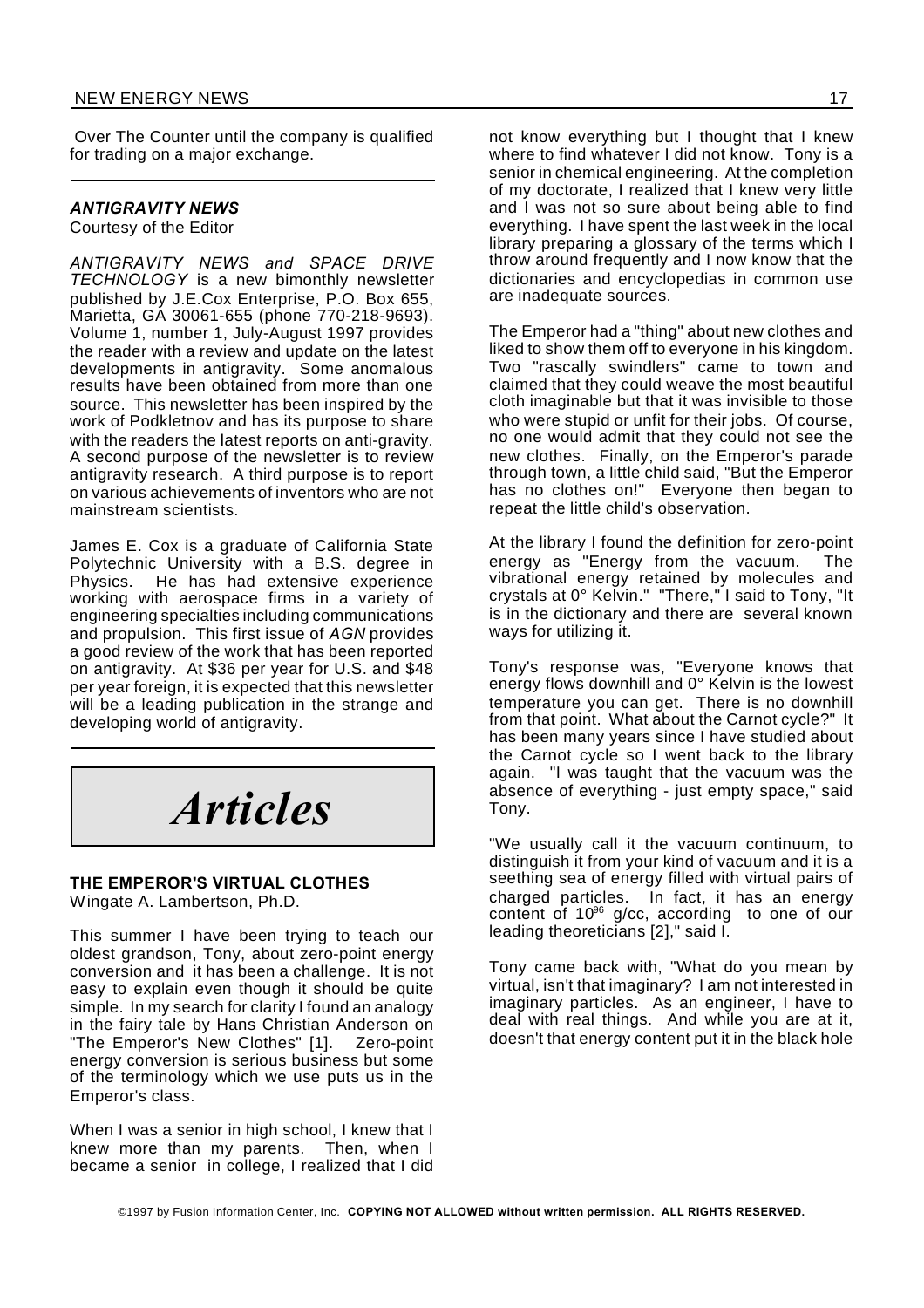category? Everyone knows that nothing can escape a black hole."

Clearly, this was time for me to regroup and take a different approach. "You were probably taught that electrostatics was one of the four fundamental forces. When you stand in front of a television tube and the hair stands up on your arm, how does the force get from the tube to your arm? There are two zero-point energy conversion methods based on the electrostatic force. There is the Hyde method [3] and the Swiss M-L machine [4]. I have seen a video tape of the Swiss M-L machine and have talked with people who have seen it operate. It generates electric power with no outside input and is self-running without an outside power source."

"If they can generate electricity with no outside input, why are no commercial models available?" said Tony.

Switching the subject, I showed Tony my pair of ferrite magnets with a magnetic probe and asked him, "You believe in magnetism, don't you? You were probably taught that electromagnetism is one of the four fundamental forces. How does that force get from the magnet to the probe? It has to go through the vacuum. Teruo Kawai from Japan was able to develop 62.16 watts output in an electric motor with an input of 19.55 watts for a yield of 318 percent [4]. Clearly, electromagnetism can also be used to collect energy from the vacuum.

"The Kawai patent issued two years ago and I have not seen any Kawai mopeds running around Lexington yet," observed Tony. "Why hasn't Honda or Harley jumped on that invention?"

Switching the subject again, I said, "Cold fusion is another way in which useful energy can be extracted from the vacuum. This was invented by Pons and Fleischman in 1989 and is being commercialized today by Patterson in Sarasota, Florida. You were probably taught that nuclear fusion has been studied as a potential answer to the world's energy needs for the past 44 years."

"We know that the scientists at Oak Ridge National Laboratory proved that cold fusion doesn't work in that same year," said Tony. "Everyone agrees that Pons and Fleischman did not follow accepted scientific procedures." [5] "There is a lot of difference between nuclear fusion and vacuum energy – if there is such a thing."

"Of course there is," I responded. I then showed him the news clip from the TV program "Good Morning America" on the Patterson cold fusion method. [6, 7] At that point, I thought I had him that some modicum of teaching was beginning to come through. That was when I made my next mistake. I added, "Present thinking is that the driving force in the Patterson method is zero-point energy from the vacuum and that acceleration is achieved through the Casimir effect" [8].

Tony was not about to let a new term get past him. "What is the Casimir Effect," he asked. As much as I searched in the library, I could find no mention of Casimir and his effect. Fortunately, I had been exposed to a 1997 paper by Lamoreaux in which he actually measured the force from the vacuum and called it the Casimir Force [9]. This paper had been reviewed in*The Economist* which places it in the public knowledge domain.

Use of the word "virtual" is appearing more and more frequently. It was used in the Sunday paper suggesting that we can now take a virtual vacation on Mars through the Rover. Economists are utilizing virtual studies to estimate the standard of living 50 years ago and before television was developed. I chose to use it for the Emperor's invisible clothes.

I am with Tony in one respect. He is interested only in methods in which an excess of energy can be measured and utilized. If there are imaginary electrons and protons flying around in the vacuum, this is of no interest to him. In my work, I have to deal with energy which can be measured. I am like the Anderson's little child in that I have to agree with what I can see.

1. Hans Christian Anderson, Fairy Tales, Selected and illustrated by Lisbeth Zwerger, Picture Book Studio, Saxonville, Mass. 1991.

2. H.E. Puthoff, "The Energetic Vacuum: Implications for Energy Research," *Speculations in Science and Technology*, vol. 13, no. 4, page 247, 1990.

3. W.W. Hyde, "Electrostatic Energy Field Power Generating System," U.S. Patent No. 4,897,592; Jan. 30, 1990.

4. D.C. Kelly, "The Swiss M-L Converter - Revisited," *Space/Energy Newsletter*, vol. 4, no. 2, June, 1993.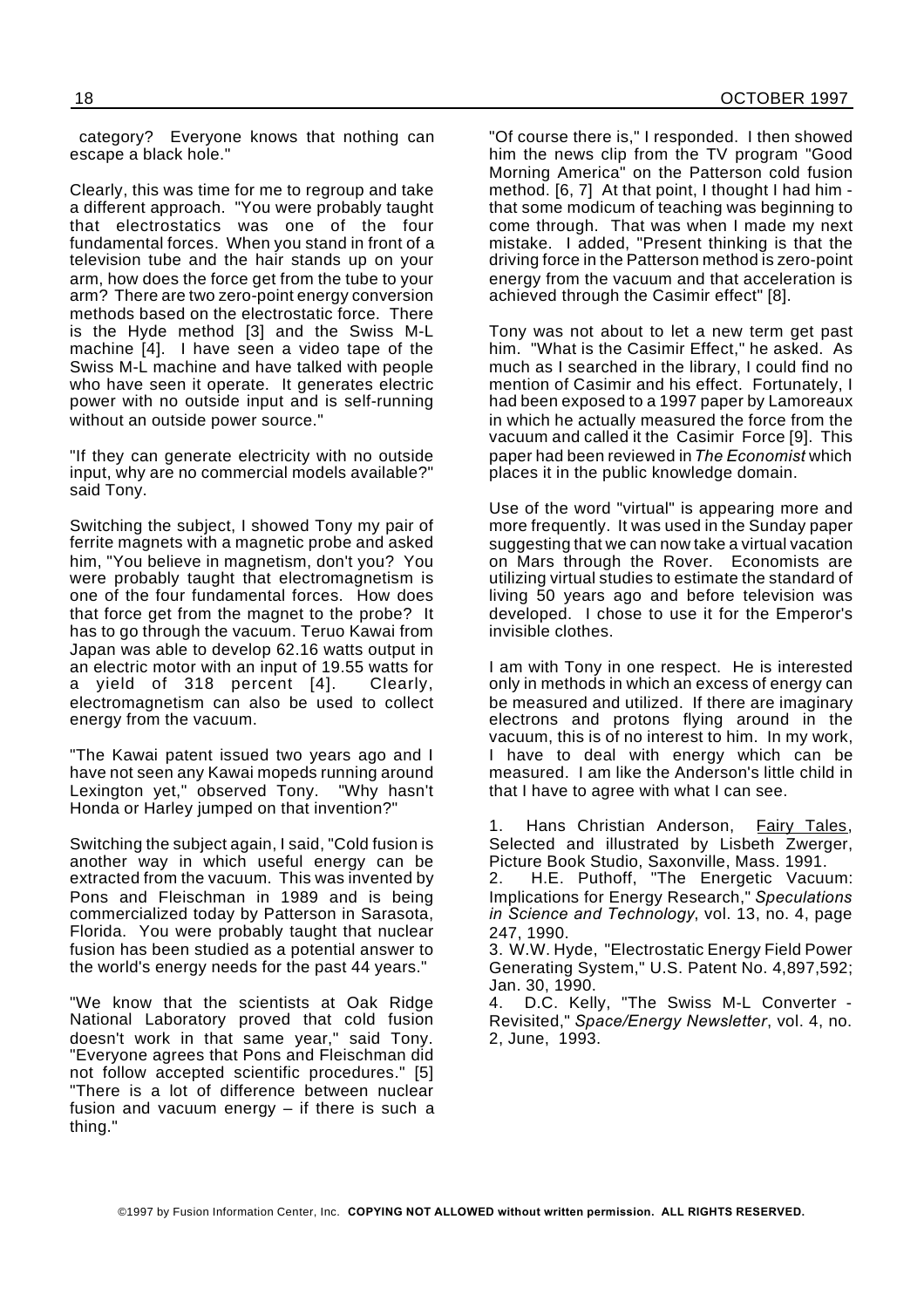5. Leland Johnson, Daniel Schaffer, Oak Ridge National Laboratory - The First Fifty Years, pp. 218-219, The University of Tennessee Press, Knoxville, 1994.

6. James A. Patterson, "Method for Electrolysis of Water to Form Metal Hydride," U.S. Patent No. 5,318,675, Jun. 7, 1994.

7. C.B.S., Good Morning America, June 10, 1997. 8. Hal Fox, "Charge Cluster Transmutation," *New Energy News*, vol 5, no 2, pp 16-19, June, 1997, P.O. Box 58639, Salt Lake City, UT 84158-8639. 9. S.K. Lamoreaux, "Demonstration of the Casimir Force in the 0.6 to 6 um Range," *Physical Review Letters*, vol 78, no 1, pp 5-81, 6 January 1997.

## LETTERS

From: WFHassel@aol.com Date: Fri, 12 Sep 1997 18:48:17 -0400 (EDT) To: halfox@slkc.uswest.net Subject: **Aether Flow into Massive Bodies**

The article in the *NEN* August issue on Suggested Experiments for detecting motion of the aether brought to mind a letter I read in a magazine in the 1950's or 1960's. The premise was that a massive body is associated with an inflow of aether. This experimentor claimed to have detected a difference in the velocity of light in the vertical direction as compared to the horizontal, as measured by a simple experimental procedure, the details of which I do not recall. The reported difference was not marginal, but quite significant. Unfortunately, I have never read of anyone replicating his experiment.

If the effect of the earth's gravity on incoming light velocity were as great as several per cent, then a laser measurement system might be adequate to determine the difference in path length between a reflected beam in the vertical and horizontal directions. Otherwise, an interferometer could be set up with a fixed horizontal leg and a very rigid perpendicular leg which could be varied in elevation from zero to 90 degrees. The viewing telescope arrangement would require some modification from the conventional set-up.

On the other hand, if the above premise on aether flow is true, then why wouldn't significant errors have been noticed in the altitude readings provided by the Global Positioning System (GPS),

which utilizes signal phase differences to determine position and altitude?

Sincerely, William F. Hassel

## **LETTER FROM DR. INOMATA**

I am really surprised at your information about the passing of Mr. Marinov. I talked with him over the telephone a few months ago. Today, I have news about two tragic deaths from Europe, i.e, that of the divorced UK queen and that of Mr. Marinov.

Mr. Marinov has desperately tried to crash the walls of the old paradigm scientific journals, such as British *Nature, Physical Review, American Journal of Physics* and many other journals, whose editors erroneously believe that the law of energy conservation is the secret tenet of conventional physics that cannot be violated.

All scientific laws are empirical laws and our understanding of Mother Nature is essentially limited; there will be exceptional cases for them. The law of energy conservation is of no exception. If one insists on the contrary, that amounts to the arrogance on the part of the scientist.

I will tell the sad news to the participants of JPI Sept. meeting to be held in Tokyo on 20th this month. Mr. Marinov has been fairly famous in Japan.

Sincerely yours Shiuji Inomata, PhD President, JPI.

### **LETTER FROM DONALD REED**

Enclosed is a copy of an important paper on torsion research by A.E. Akimov. It has much more detail than the St. Petersburg report you summarized in the March '97 issue of *NEN*. Also, the English translation from Russian of this new paper is clearer, since it appeared in *Soviet Physics Journal*, 1992. It is my hope that you could publish this new article in it entirety in *Journal of New Energy*.

In case you are unable to obtain permission for reprinting it verbatim, I would be glad to write an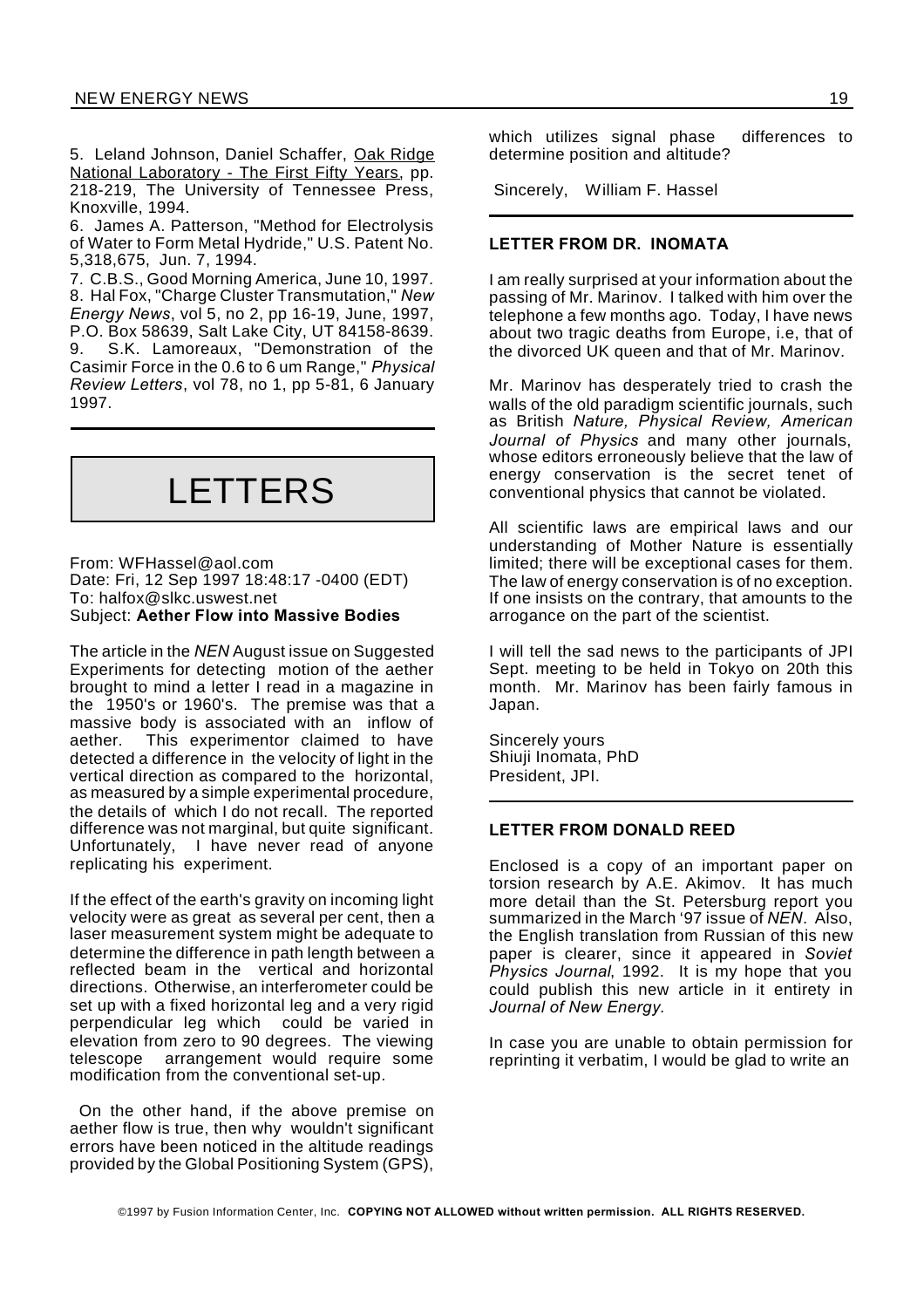informed summary of its contents since I have been following the developments in this research area closely since you originally wrote on it in March.

Please advise me on this matter soon.

Thank you, Donald Reed

[The paper by Akimov is abstracted on page 8.]

## **LETTER FROM BERT SCHREIBER**

I have a paper on why the current 'photon' does not exist. There is NO STANDARD (voted in by a democratic vote and issued by decree by SI) as to exactly what a 'photon' is. ERGO, anytime anyone writes and uses said 'photon' they are speaking and writing nonsense unless they specifically define what or which or their own version as to what this 'imaginary' photon is.

I know *NEN will not accept this simple fact* but anytime said work 'photon' appears, it might as well be a '#\$!/(\*!' or anything else. Again, why send my paper (It gives at least 7 current definitions and none agree to any extent) when it will be ignored as usual.

Why don't **you** now define a photon for usage in *NEN* and inform all said submitters of your decision. After all, you are the Editor and can set the rules to your heart's content.

Sincerely, /s/ Bert Schreiber

EDITOR'S NOTE: *NEN* and the *Journal of New Energy* will accept the following definition of a photon: It is an elementary particle having zero rest mass, travels at the speed of light, has zero charge, unity spin, and zero color. If the author is using some other understanding of a photon, then the author should define his/her useage of "photon". History Note: The lump of energy that is thought to be related to the particle behavior of light was named *photon* in 1905 by Einstein, in order to explain the nature of the photoelectric effect. For this he was given the Nobel prize – not for his peculiar theory of relativity which is becoming less and less accepted. The photon has assigned to it an energy of hv ( $v=G$ reek letter nu), a momentum of  $h$   $v/c$ , and an angular momentum  $h/2\pi$ , where h is Planck's constant and V is the frequency. There is still not a general understanding of how light (photons) can act as both a particle and a wave. The energy of a gamma photon may be many times larger than a

blue-light photon, however, we treat its frequency as being much higher.

*Meetings*

## **THE MEETING OF THE MINDS '97 10th Anniversary**

When: October 24, 25, 26, 1997 Where: Casa Royale Convention Center Hidden Valley, Arkansas

It's been 10 years! What's changed? What's new? What do you think about it? Come, share your ideas and meet with others who are at the forefront of alternate energy. This 10th year anniversary meeting of the 1987 meetings will bring back as many of the previous attendees as possible. We can find out where everyone is, how they have been doing with their projects and what kind of success they have had. We can then better plan for more MEETING OF THE MINDS gatherings and decide what direction they should take.

We will also tour the new ENER\*RUN ALTERNATE ENERGY HEADQUARTERS BUILDING. This 22,000 square food building dedicated to alternate energy has vehicles, energy information, a library and many alternate energy displays. It should be informative and exciting!

## **Cost: \$300.00 per person**

**This includes three days and two evenings. We will furnish morning coffee and donuts, refreshments during breaks, lunches, and two evening social events (for you and your mate). We will not be furnishing transportation, dinners or motel rooms,**

**CALL FOR INFORMATION PACKAGES! 870-856-4445**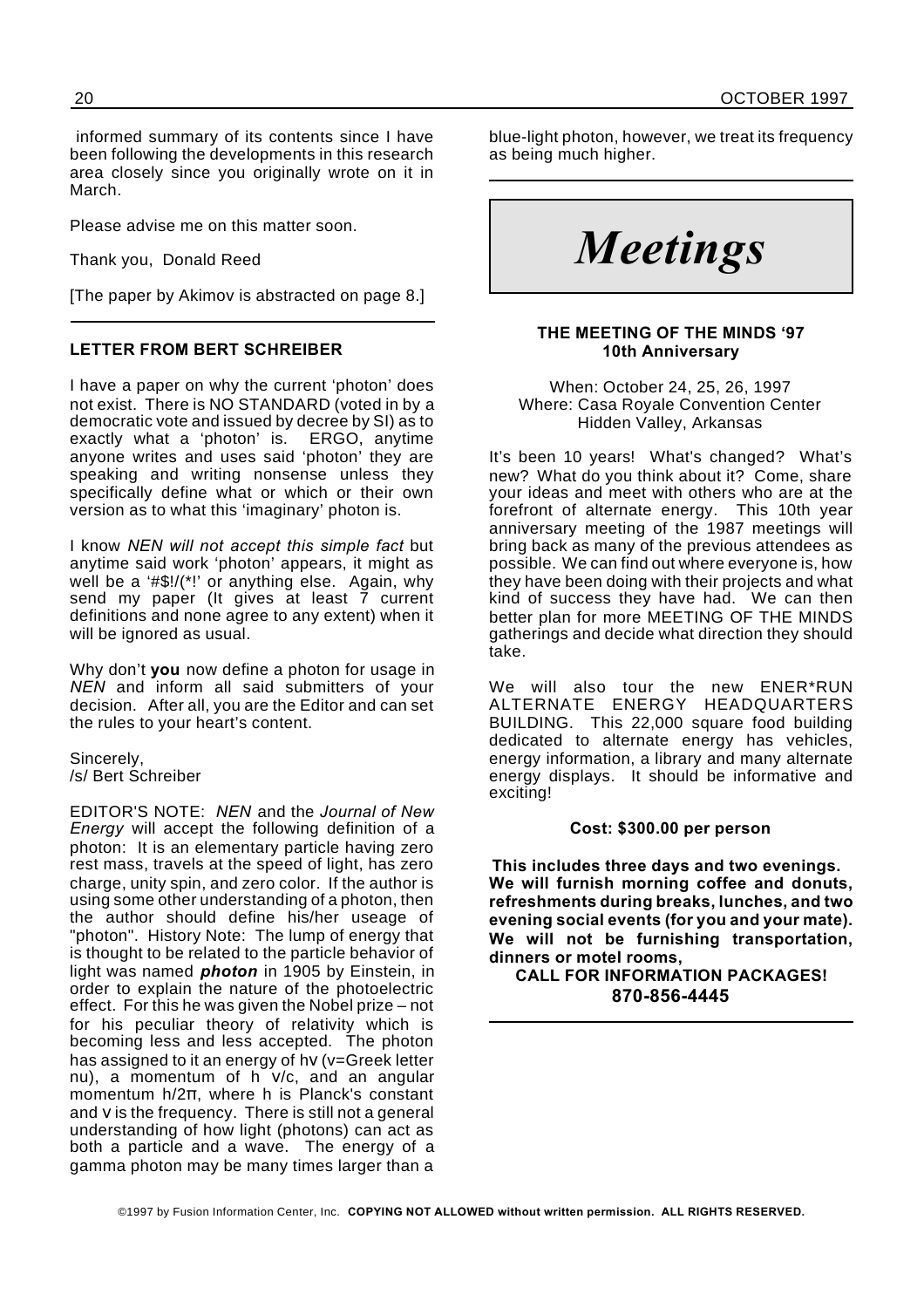## **ICCF-7 INTERNATIONAL COLD FUSION FORUM Vancouver, B.C., Canada April 19-24, 1998**

With the maturation of the field, ICCF-7 seeks to attract a more diverse audience including additional scientists, research institutes, students, national funding agencies, commercial interests, journalists, and spouses. It is the objective of ICCF-7 to provide a productive international forum for communication and education.

Calendar:<br>December 1997: Final notification to all presenters regarding the format of their presentation.

January 1998: Deadline for final abstracts to be published in ICCF-7 Program Manual and Website.

April 1998: Conference. All presenters must hand in their final papers during the conference for timely inclusion in the publication ICCF-7 Proceedings.

A different topic is planned for each day at ICCF-7. An invited presentation with summary review or global implications for the entire field will begin each day's topic, followed by five oral presentations on the topic. Afternoons will be entirely devoted to enhanced poster sessions, which include a 3-5 minute oral preview and summary. A "Top Ten" poster presenters will be selected by the attendees, and each will conduct an expanded 15 minute presentation to the full audience on Thursday afternoon. Three evening workshops will also be held.

Topics include: Heat & Related Products, Nuclear Processes & Products, Materials & Innovative Approaches, and Theory & Nuclear Physics.

For more information or to get on mailing list, contact: ICCF-7 c/o ENECO 391-B Chipeta Way, Salt Lake City, UT 84108 USA Phone (801) 583-2000 Fax (801) 583-6245 jaeger@ENECO-USA.com

## **18th International Symposium on Discharges & Electrical Insulation in Vacuum**

August 17-21, 1998 Eindhoven, The Netherlands Hosted by the Eindhoven University of Technology

**Scientific Program**, Papers will be presented on all aspects of: Fundamentals of Discharges and Breakdown in Vacuum; Vacuum Discharge Devices and Applications; and Vacuum Insulation Technology and Applications.

**Mini-Courses** held parallel with conference: Diagnostics for Vacuum Devices, and Production Technology for Vacuum Insulated Devices

A **technical exhibition** will be held featuring components and systems in the area of vacuum discharge devices and vacuum insulated devices (e.g. vacuum switchgear, vacuum deposition and coating, X-ray and microwave tubes and other beam-devices, high-power devices, and equipment for analysis, monitoring and test purposes).

Hotel accommodation in downtown Eindhoven, a short distance from the University Conference Centre, is available through the EUT Conference office at reduced rates.

## **Information for Authors**

Authors should submit a 250 word abstract by November 1, 1997. Authors of accepted abstracts will be notified in Dec. 1997. Deadline for camera-ready manuscripts is April 1, 1998. Accepted papers will be published in conference proceedings, available at the registration. A limited number of accepted papers will be selected for publication, in a modified and extended version, in Special Issues of *IEEE Transactions on Plasma Science* and *IEEE Transactions on Dielectrics and Electrical Insulation.* The working language of the symposium is English. All printed matter will appear in English.

**Correspondence** should be sent to: Carla Schreurs Congress Office ISDEIV'98, Aud.2.26 Eindhoven Univ. of Technology P.O. Box 513 5600 MB Eindhoven, The Netherlands

phone: (011)-31-40-247-4849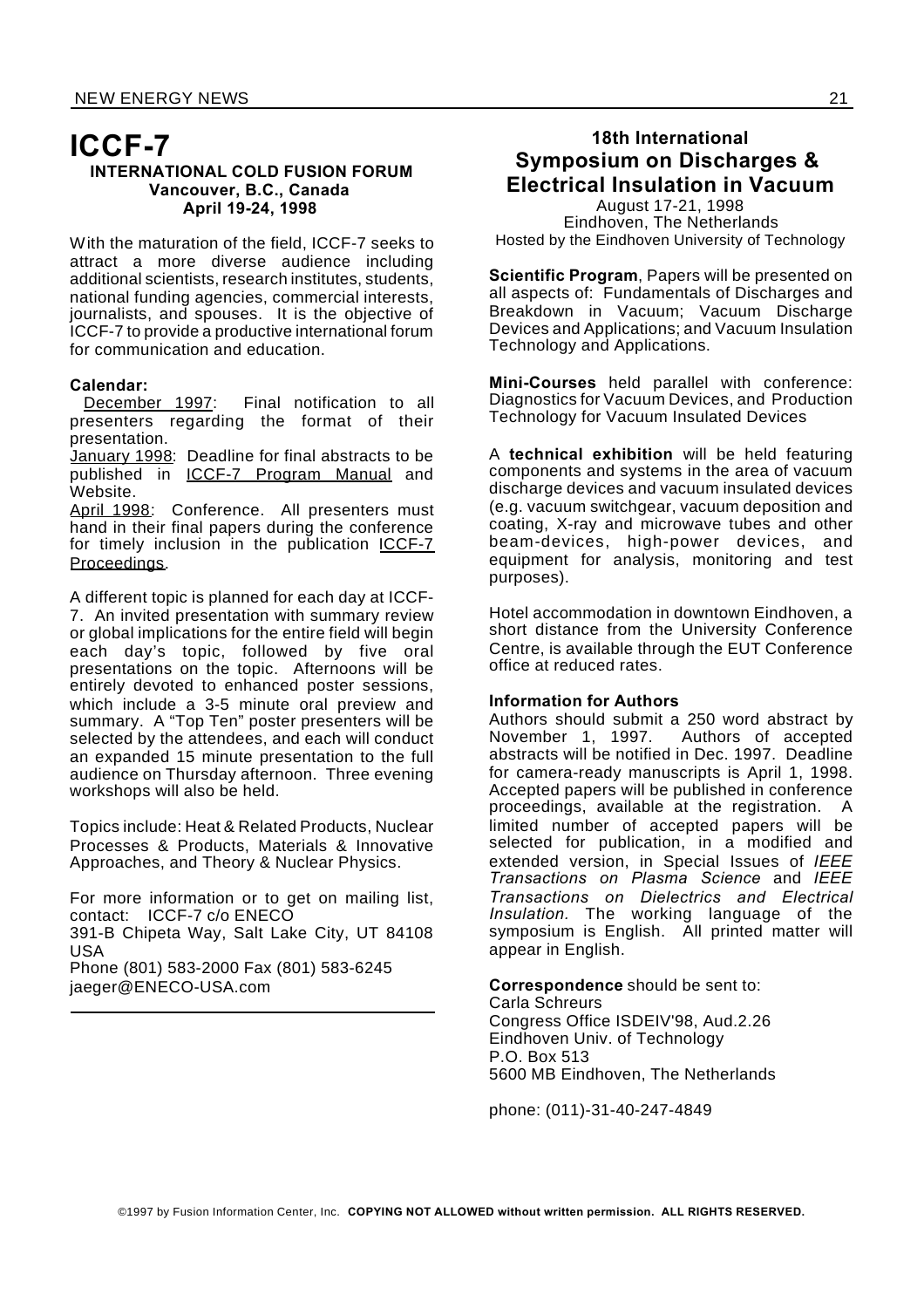fax: (011)-31-40-245-8195 E-mail: C.L.A.Schreurs@ieb.tun.nl Website: http://www.ele.tue.nl/evt/isdeiv/

## **CALL FOR ABSTRACTS**

"Meeting Global Energy and Environmental Needs" **33rd Intersociety Energy Conversion Engineering Conference (IECEC)** August 2-6, 1998 Colorado Springs, CO

Sponsored by the American Nuclear Society, American Inst. of Chemical Engineers, Society of Automotive Engineers, American Inst. of Aeronautics and Astronautics, American Society of Mechanical Engineers, and Inst. of Electrical and Electronics Engineers.

Abstract Deadline: Postmarked by Monday, 15 Dec. 1997

Prospective authors are invited to submit a brief (about 250 words, double spaced) abstract for consideration by IECEC Program Committee. The abstract, along with three copies, should include the following information: a descriptive title, one appropriate topical subject area, name/address/ telephone/e-mail/fax of the corresponding author.

Contact for author's packet:

ANS Proceedings Office, IECEC '98 555 North Kensington Ave. La Grange Park, IL 60526 Phone: 708/579-8253; fax 708/352-6464 Web page: www.inspi.ufl.edu/IECEC98

# **Commercial Column**

The following companies (listed alphabetically) are commercializing cold fusion or other enhanced energy devices: [Listings with your additional copy, or boxed, for small annual service fee.]

## **COMPANY**: PRODUCT

**American Pure Fusion Engineering and Supply**: Warren Cooley, 1-800-789-7109 or 503-585-6746. Email to: Coolwar@aol.com

**Clustron Sciences Corp.**: Contact: Ron Brightsen, 703-476-8731.

**ENECO**: is in the business of commercializing the exciting new field of low energy induced nuclear reactions in solids via patent licensing, jointventures, and co-operative research. ENECO, University of Utah Research Park, 391-B Chipeta Way, Salt Lake City, Utah 84108 USA. Contact Fred Jaeger, Voice 801-583-2000, Fax 801-583- 6245. Email: jaeger@ENECO-USA.com

**E-Quest Sciences**: Contact Russ George, FAX 415-851-8489.

**Fusion Information Center (FIC)**: Research and development of new energy systems. The world's most complete resource depository for cold fusion research information, as well as other new energy research including zero-point energy; space energy research; electronic, electromagnetic, and mechanical over unity devices and transmutation. We are the publishers for *New Energy News*, and *the Journal of New Energy.* Voice 801-583-6232, Fax 801-583-2963. Contact Hal Fox.

**Holotec AG**: Clean Energy Technology, contact André Waser, Gen. Mgr., Bireggstrasse 14, CH-6003, Luzern, Switzerland. Phone 011 41-41 360 4485, or Fax 011 41- 41 360 4486.

**Hydro Dynamics, Inc**.: Rome, Georgia. Contact James Griggs, Voice 706-234-4111 Fax 706-234-0702.

**JET Energy Technology, Inc.**: Weston, MA. Contact Dr. Mitchell Swartz, Voice 617-237-3625. Fax 617-237- 3625.

**Labofex, Experimental and Applied Plasma Physics**: Ontario, Canada. Contact Dr. Paulo N. Correa. Tel 905- 660-1040 Fax 905-738-8427

**Magnetic Power Inc.**: Sebastopol, CA. Contact Mark Goldes, voice 707-829-9391, Fax 707-829-1002.

**Nova Resources Group, Inc**.: Denver, CO. Call Chip Ransford, Phone 303-433-5582.

**Trenergy, Inc.,** has acquired rights to develop and produce a new-type of thermal power based on the controlled production of clean nuclear reactions from plasma injected transmutation. Contact through P.O. Box 58639, Salt Lake City, UT 84158- 0639, Voice 801-583-6232, Fax 801-583-2963.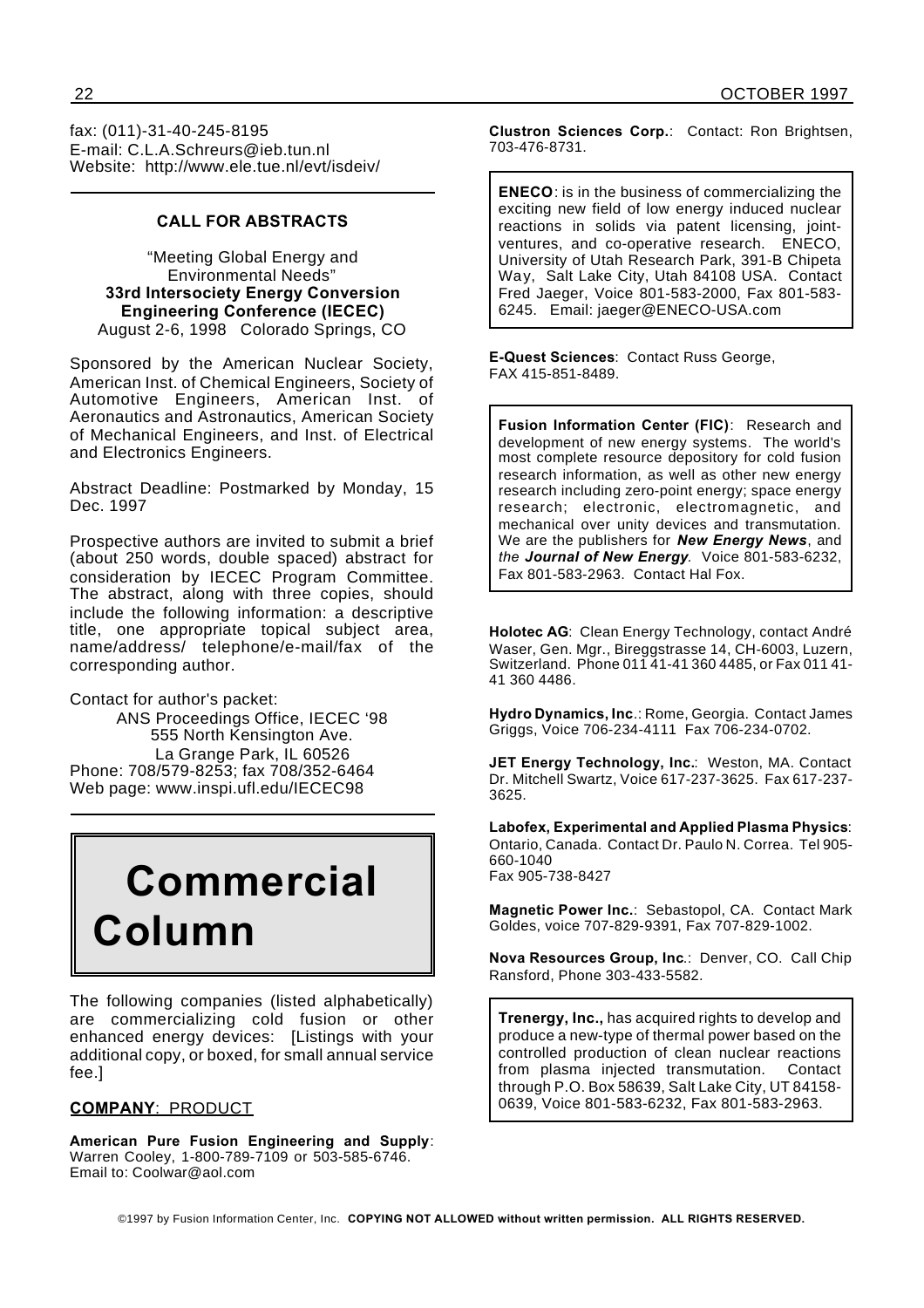**UV Enhanced Ultrasound**: Hong Kong. FAX 852-2338-3057.

**"YUSMAR"- Scientific-Commercial Company:** President: Dr. Yuri S. Potapov, 277012 Kishinev, Moldova. Phone and Fax 011-3732-233318.

**Zenergy Corp.**: Founded in 1996 to facilitate the introduction of commercially viable energy alternatives. 390 South Robins Way, Chandler, AZ 85225. Contact Reed Huish, 602-814-7865, Fax 602-821-0967, e-mail: info@zenergy.com

Note: The Fusion Information Center has been acting as an information source to many of these companies. We expect to augment our international service to provide contacts, information, and business opportunities to companies considering an entry into the enhanced energy market.

#### **INFORMATION SOURCES**

Academy for New Energy (ANE) 216 Commerce Drive, Ste. 4, Fort Collins, CO 80524. Tel. 970-482-3731

*ANE Newsletter*, quarterly publication of ANE, edited by Robert Emmerich.

*Advanced Energy Network Newsletter*, quarterly. Advanced Energy Network, P.O. Box 691, Rondebosch 7700 Capetown, Rep. South Africa.

*Cold Fusion Times,* quarterly newsletter published by Dr. Mitchell Swartz, P.O. Box 81135, Wellesley Hills MA 02181.

Home Page: http://world.std.com/~mica/cft.html

*Cycles*, a R&D newsletter, published by Dieter Soegemeier, Editor, GPO Box 269, Brisbane, QLD.4001, Australia.

Phone/Fax: +61 (0)7 3809 3257.

*Electric Spacecraft Journal*, quarterly, edited by Charles A. Yost, 73 Sunlight Drive, Leicester, NC 28748.

*Electrifying Times*, 3/year magazine. 63600 Deschutes Market Rd, Bend, OR 97701 541-388-1908, Fax 541-388-2750, E-mail <etimes@teleport.com> www.teleport.com/~etimes/

*Elemental Energy*, monthly newsletter, edited by Wayne Green, 70 Route 202N, Petersborough, NH 03458.

*Fusion Facts* has become a section in the *Journal of New Energy*.

*Fusion Technology,* Journal of the American Nuclear Society, edited by Dr. George Miley, 555 N. Kensington Ave., La Grange Park, IL 60525.

*Infinite Energy,* bi-monthly magazine. P.O. Box 2816, Concord, NH 03302-2816. Voice: 603-228-4516. Fax: 603-224-5975

E-mail 76570.2270@compuserve.com

**Institute for New Energy (INE),** organization to promote and help find funding for new energy research.

Visit our **Home Page**: www.padrak.com/ine/ which contains many important scientific papers and current reports on all areas of research. E-mail: halfox@slkc.uswest.net

or ine@padrak.com

Salt Lake City, Utah. Voice 801-583-6232, Fax 801-583-2963.

> *New Energy News* monthly newsletter for INE, highlighting the research and development in the worldwide new energy arena. Edited by Hal Fox.

*Journal of New Energy***,** quarterly, presenting papers representing the new areas of energy research, leading-edge ideas in the development of new energy technology, and the theories behind them. Published by the Fusion Information Center, Inc. Editor: Hal Fox. Address & phone above.

KeelyNet BBS - Jerry Decker, 214-324-3501 Internet: www.keelynet.com E-mail: jdecker@keelynet.com

*Planetary Association for Clean Energy Newsletter*, quarterly, edited by Dr. Andrew Michrowski. 100 Bronson Ave, # 1001, Ottawa, Ontario K1R 6G8, Canada.

Web page: http://energie.keng.de/~pace

*Space Energy Journal*, quarterly, edited by Jim Kettner & Don Kelly, P.O. Box 1136, Clearwater, FL 34617- 1136.

The above list of commercial and information sources will be growing. New listings will be added as information is received. Send information to *NEN*, P.O. Box 58639, Salt Lake City, UT, 84158.

©1997 by Fusion Information Center, Inc. **COPYING NOT ALLOWED without written permission. ALL RIGHTS RESERVED.**